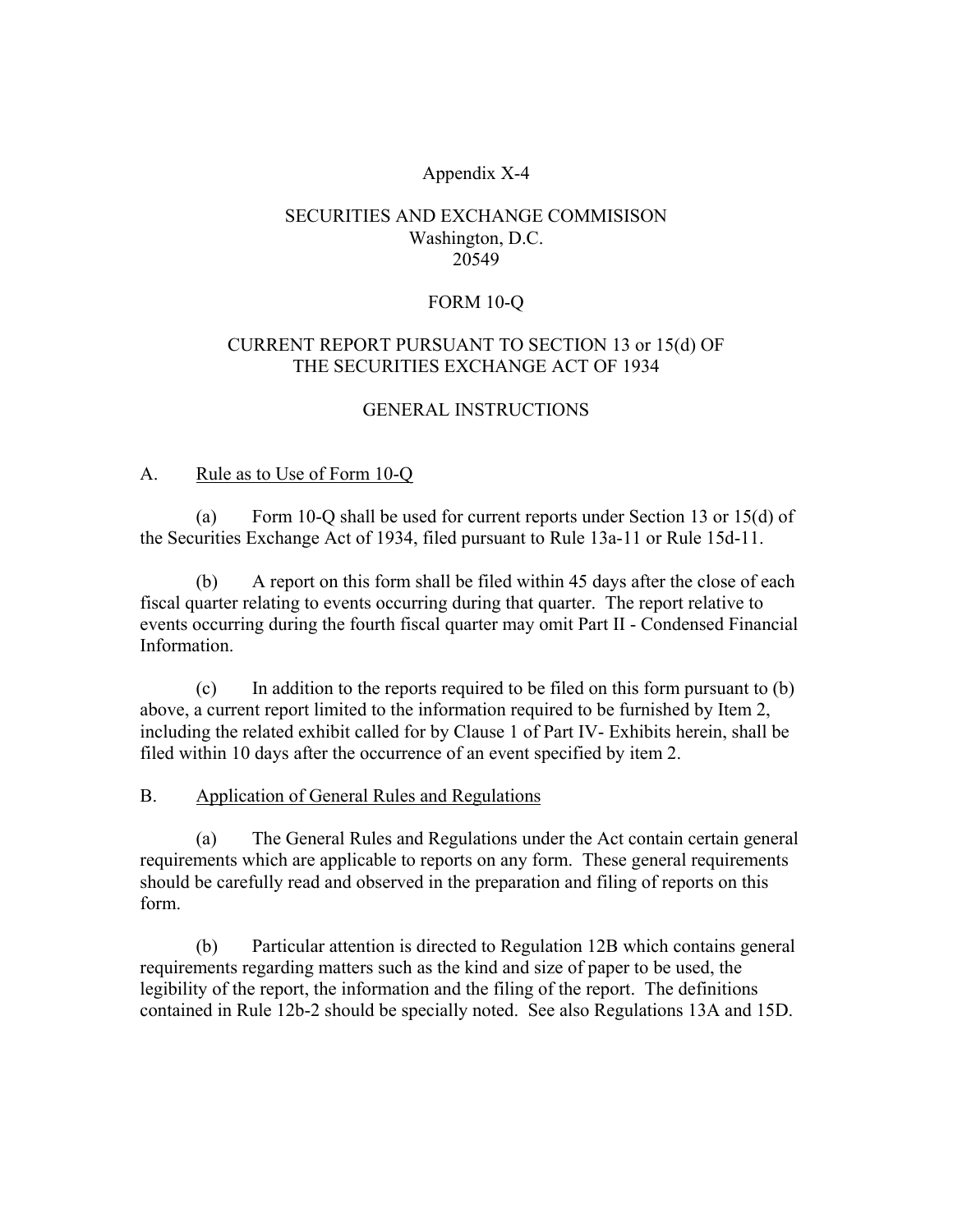### C. Presentation of Report

(a) This form is not to be used as a blank form to be filled in, but only as a guide in the preparation of the report on paper meeting the requirements of Rule 12b-12. The report shall contain the numbers and captions of all items to which answers are furnished, but the text of such items and instructions thereunder shall be omitted. If no answer is required to any item or items by reason of the fact that no change has occurred calling for the submission of an answer, so state, identifying such items by number only.

(b) Each answer furnished shall be complete, provided that a cross reference to one or more other items in the report may be used to avoid reporting a particular transaction more than once.

(c) Attention is directed to Rule 12b-20 which states: "In addition to the information expressly required to be included in a statement a report, there shall be added such further material information, if any, as may be necessary to make the required statements, in the light of the circumstances under which they are made, not misleading."

## D. Signature and Filing of Reports

There shall be filed with the Commission three complete copies of the report, including financial statements, if any, exhibits and all other papers and documents filed as a part thereof, and five additional copies which need not include exhibits. At least one complete copy of the report, including financial statements, exhibits and all other papers and documents filed as a part thereof, shall be filed with each exchange on which any class of securities of the registrant is listed and registered. At least one complete copy of the report filed with the Commission and one such copy filed with each such exchange shall be manually signed. Copies not manually signed bear typed or printed signatures.

### E. Incorporation by Reference

 (a) Information contained in a proxy statement filed with the Commission pursuant to Regulation 14A or in an information statement filed pursuant to Regulation 14C or in an annual report submitted to stockholders pursuant to Rule 14a-3 or 14c-3 may be incorporated by reference in answer or partial answer to any item or items of this form. In addition, any financial statements contained in any such statement or report may be incorporated by reference provided such financial statements substantially meet the requirements of this form. Where certified financial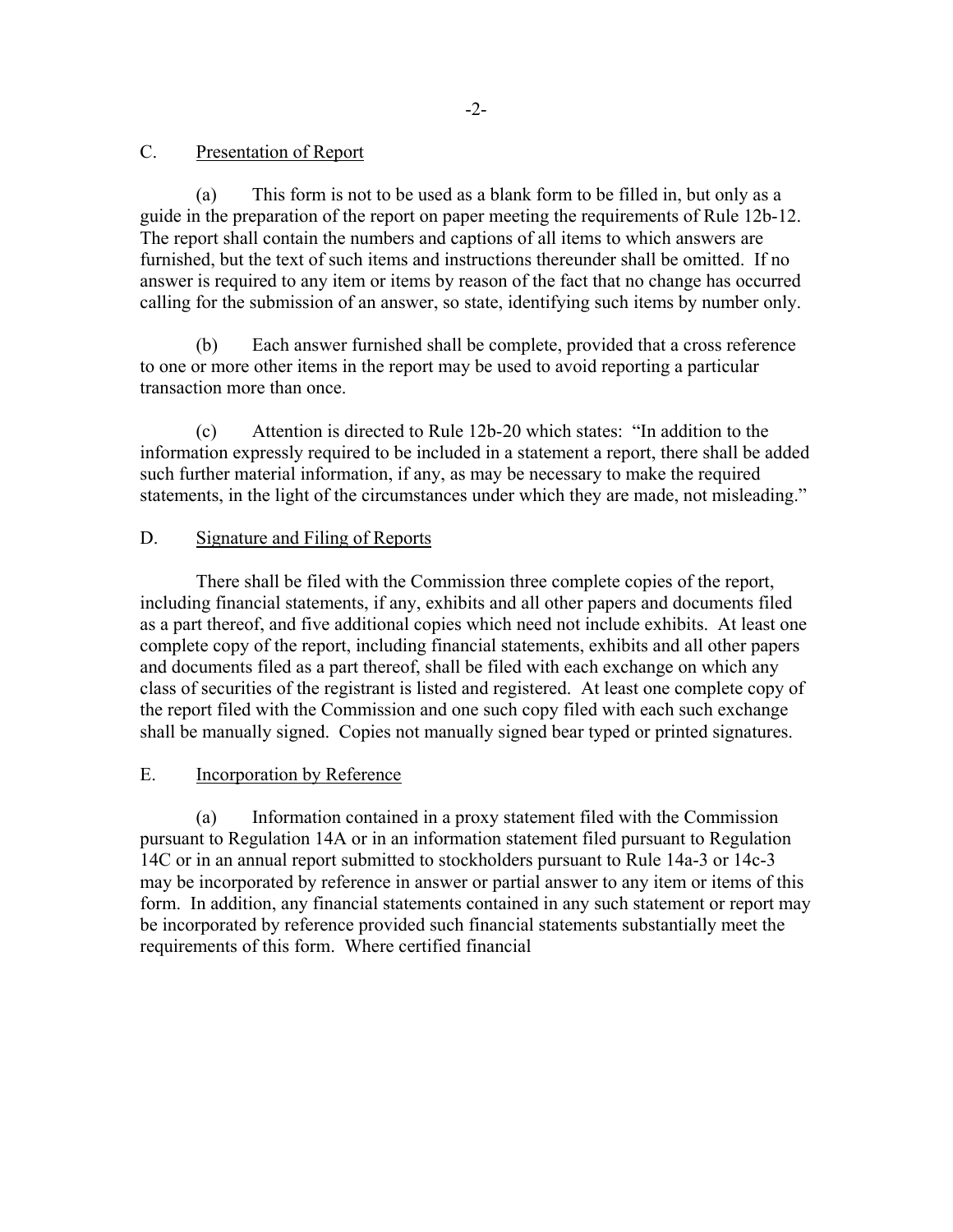statements contained in an annual report to stockholders are incorporated by reference, the written consent of the certifying accountants to such incorporation by reference shall be filed with the report on this form. Such written consent shall be dated and signed manually. If a quarterly report is sent by the registrant to its shareholders containing the information required by Part II of this Form, such report may be incorporated by reference.

 (b) Any matter, or the relevant pages thereof, incorporated by reference pursuant to the General Rules and Regulations or this Instruction, shall be physically attached to this Form prior to the signature page. The foregoing shall not apply to incorporation of exhibits by reference pursuant to Rule 12b-32.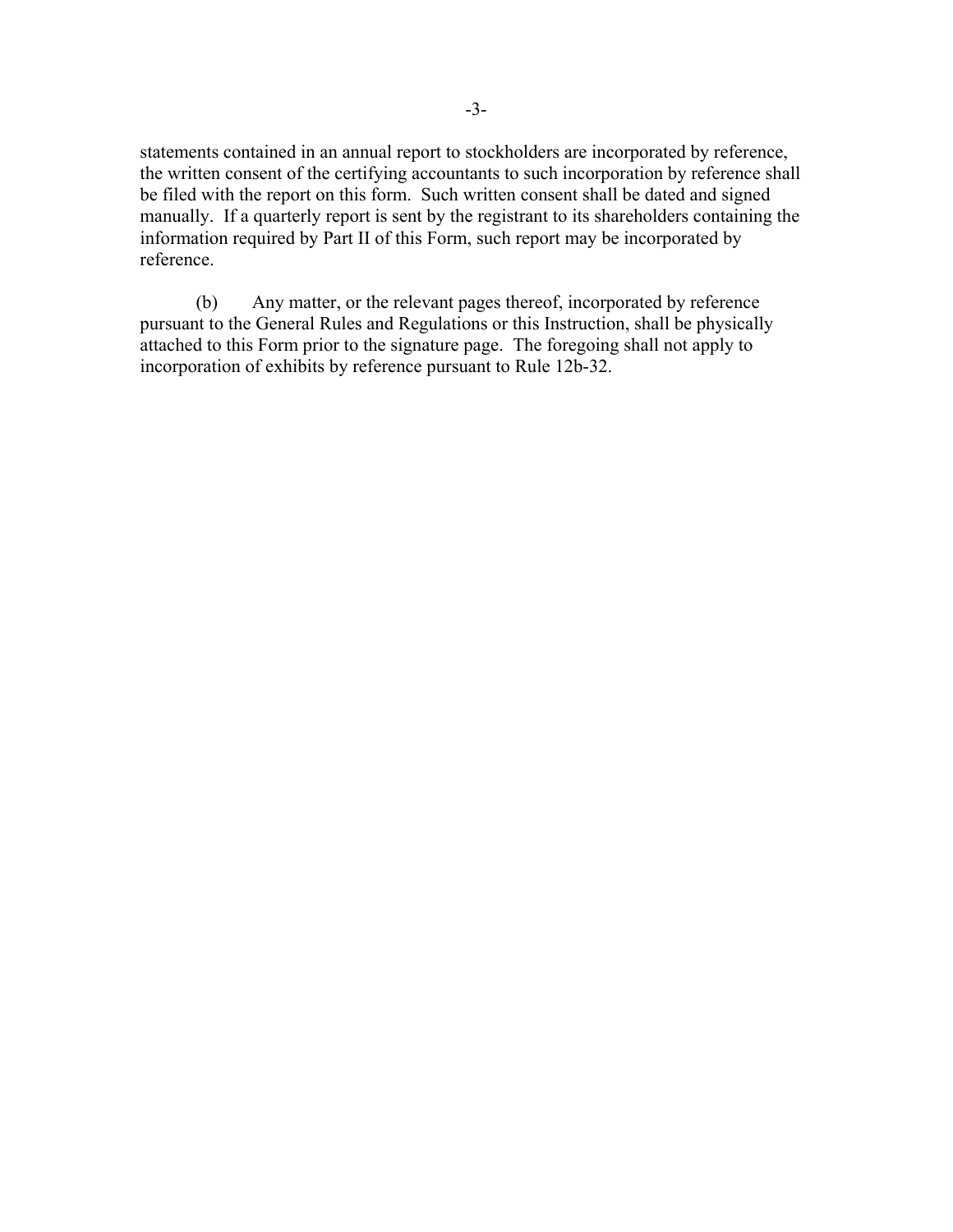-4-

#### SECURITIES AND EXCHANGE COMMISISON Washington, D.C. 20549

## FORM 10-Q

### CURRENT REPORT PURSUANT TO SECTION 13 or 15(d) OF THE SECURITIES EXCHANGE ACT OF 1934

For Quarter Ended \_\_\_\_\_\_\_\_\_\_\_\_\_\_\_: Commission file number \_\_\_\_\_\_\_\_\_\_\_\_\_\_\_\_\_\_\_\_\_\_ (If filed pursuant to General Instruction  $A(c)$ : Date of event  $\qquad \qquad$ 

 $\mathcal{L}_\mathcal{L} = \mathcal{L}_\mathcal{L} = \mathcal{L}_\mathcal{L} = \mathcal{L}_\mathcal{L} = \mathcal{L}_\mathcal{L} = \mathcal{L}_\mathcal{L} = \mathcal{L}_\mathcal{L} = \mathcal{L}_\mathcal{L} = \mathcal{L}_\mathcal{L} = \mathcal{L}_\mathcal{L} = \mathcal{L}_\mathcal{L} = \mathcal{L}_\mathcal{L} = \mathcal{L}_\mathcal{L} = \mathcal{L}_\mathcal{L} = \mathcal{L}_\mathcal{L} = \mathcal{L}_\mathcal{L} = \mathcal{L}_\mathcal{L}$ 

 $\mathcal{L}_\mathcal{L} = \mathcal{L}_\mathcal{L} = \mathcal{L}_\mathcal{L} = \mathcal{L}_\mathcal{L} = \mathcal{L}_\mathcal{L} = \mathcal{L}_\mathcal{L} = \mathcal{L}_\mathcal{L} = \mathcal{L}_\mathcal{L} = \mathcal{L}_\mathcal{L} = \mathcal{L}_\mathcal{L} = \mathcal{L}_\mathcal{L} = \mathcal{L}_\mathcal{L} = \mathcal{L}_\mathcal{L} = \mathcal{L}_\mathcal{L} = \mathcal{L}_\mathcal{L} = \mathcal{L}_\mathcal{L} = \mathcal{L}_\mathcal{L}$ 

 $\mathcal{L}_\mathcal{L} = \mathcal{L}_\mathcal{L} = \mathcal{L}_\mathcal{L} = \mathcal{L}_\mathcal{L} = \mathcal{L}_\mathcal{L} = \mathcal{L}_\mathcal{L} = \mathcal{L}_\mathcal{L} = \mathcal{L}_\mathcal{L} = \mathcal{L}_\mathcal{L} = \mathcal{L}_\mathcal{L} = \mathcal{L}_\mathcal{L} = \mathcal{L}_\mathcal{L} = \mathcal{L}_\mathcal{L} = \mathcal{L}_\mathcal{L} = \mathcal{L}_\mathcal{L} = \mathcal{L}_\mathcal{L} = \mathcal{L}_\mathcal{L}$ 

(Exact name of registrant as specified in its charter)

(State or other jurisdiction of (I.R.S. Employer<br>incorporation or organization) (I.R.S. Employer<br>dentification No.) incorporation or organization)

(Address of principal executive offices) (Zip Code)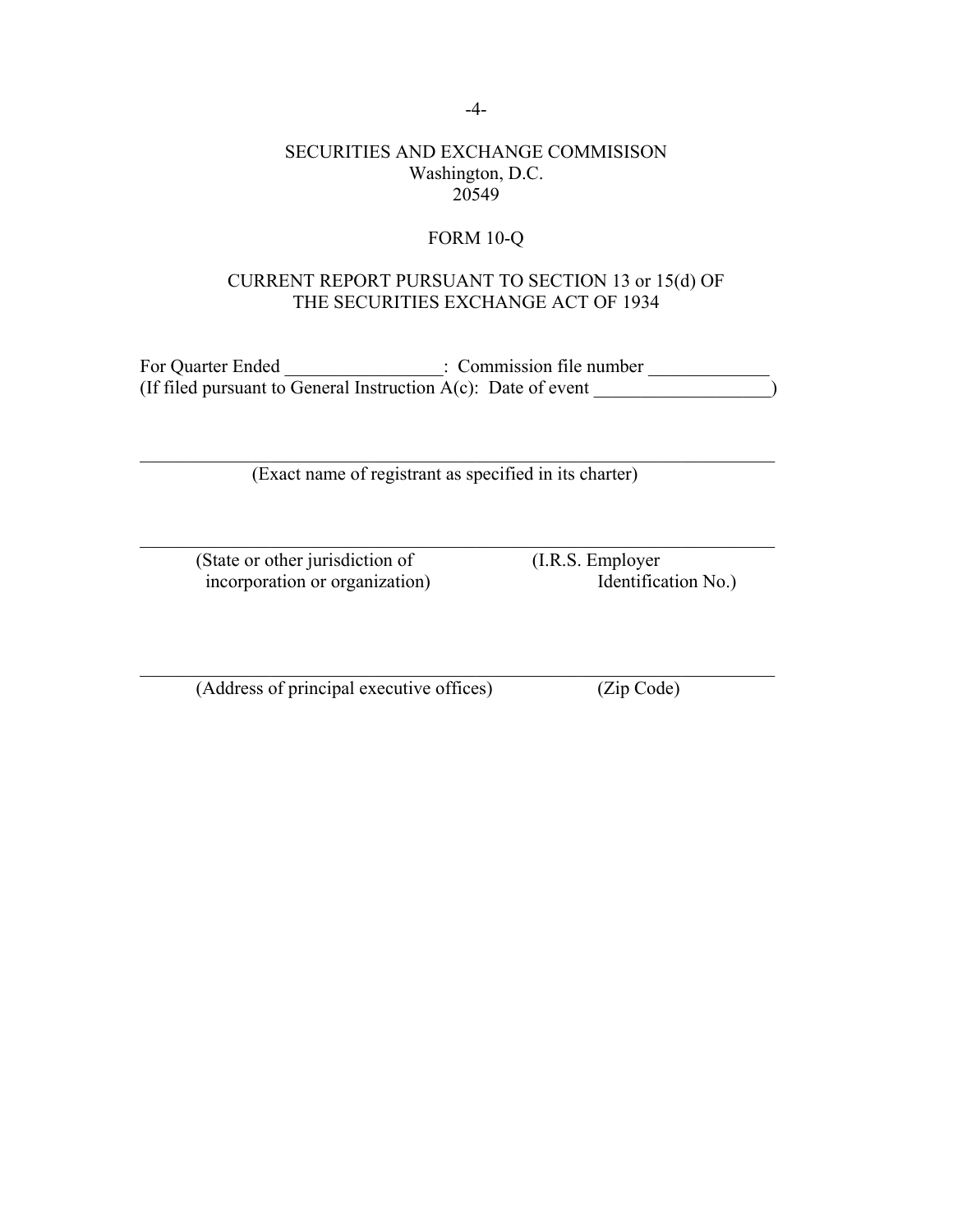#### PART I. MATERIAL EVENTS

 For those not familiar with Form 10-Q, the following check list may be of assistance in locating the items of the form which require, upon the happening of certain material events, the furnishing of specific information:

|                                                  | <b>Item</b>              |
|--------------------------------------------------|--------------------------|
| Acquisition, significant*                        | 2                        |
| Articles of Incorporation, amendment             |                          |
| affecting rights of security holders             | 6                        |
| Assets, acquisition of significant amount*       | $\overline{c}$           |
| Assets, disposition of significant amount*       | $\overline{c}$           |
| Assets, revaluation of                           | 9                        |
| By Laws -- amendment generally                   | 12                       |
| Capital account, restatement of                  | 9                        |
| Capital, transfer to surplus                     | 9                        |
| Charter, amendment affecting rights of           | 6                        |
| security holders<br>Charter, amendment generally | 12                       |
| Contract which may result in change in           |                          |
| control of registrant                            | 1                        |
| Control, change in                               | 1                        |
| Control group, change in                         | 1                        |
|                                                  |                          |
| Debt, default in respect of                      | 8                        |
| Debt, default in respect of, waived<br>by lender | 8                        |
| Debt, decrease in                                | $\overline{\mathcal{A}}$ |
| Debt, increase in                                | $\overline{4}$           |
| Director, new                                    | $\mathbf{1}$             |
| Dividends, arrearage                             | 8                        |
|                                                  |                          |
| Equity securities, decrease in                   | $\mathfrak{Z}$           |
| Equity securities, increase in                   | $\overline{3}$           |
| Judgment, litigation                             | 5                        |
| Legal proceedings, commencement of               | 5                        |
| Legal proceedings, termination of                | 5                        |
| Officer, new                                     | 1                        |
| Options, granted or extended                     | 10                       |
|                                                  |                          |
| Preferred stock, default in respect of           | 8                        |
| Preferred stock, dividend arrearage              | 8                        |

\* See Instruction 4 to Item 2 for test of a "significant" amount.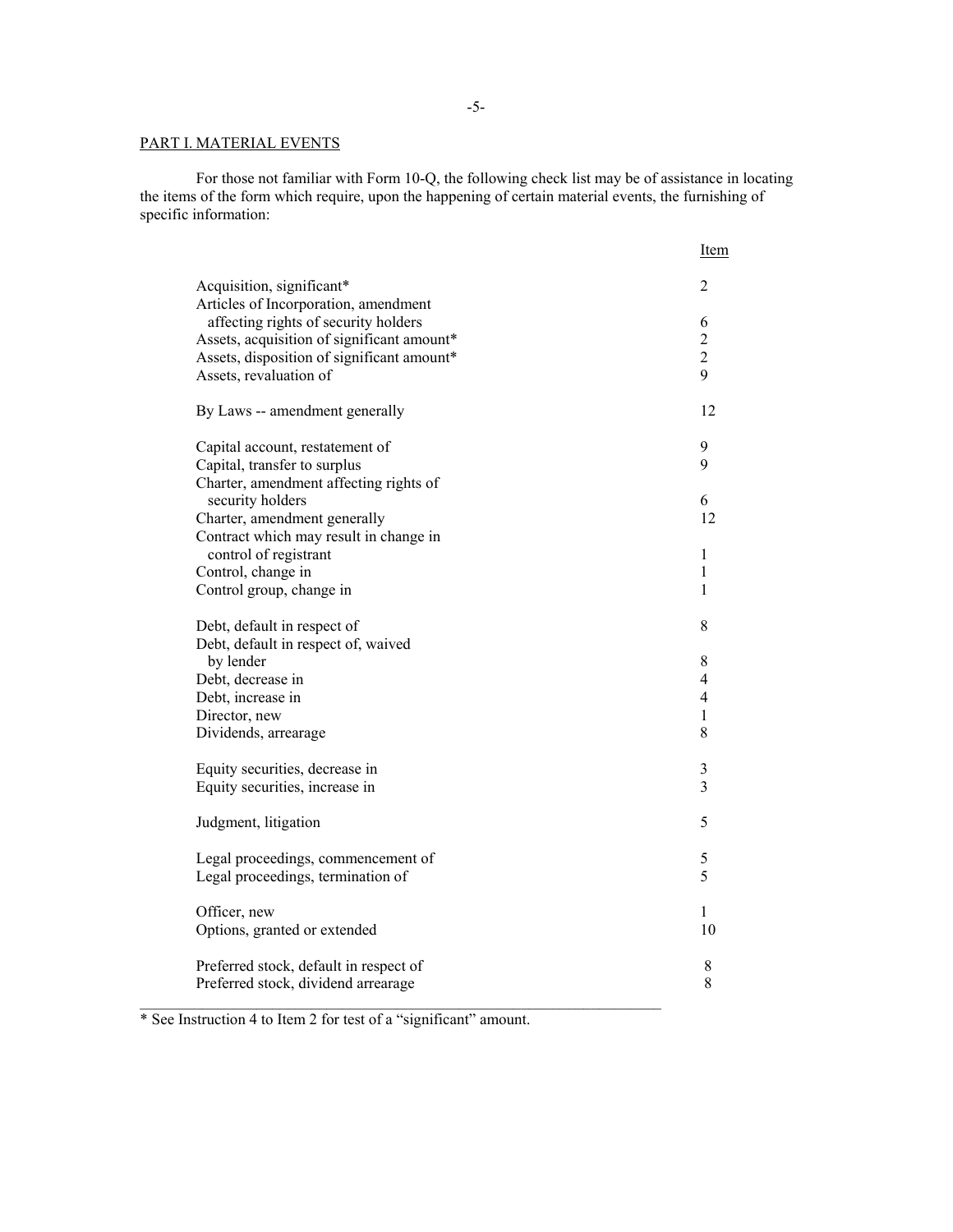| Securities, new                             | 3, 6 |
|---------------------------------------------|------|
| Security for debt, withdrawal or            | 7    |
| substitution of                             |      |
| Security holders, vote of                   | 11   |
| Security holders, modification of rights of | 6    |
| Security holders, rights of affected by     |      |
| issuance or modification of another         |      |
| class of securities                         |      |
| Settlement, litigation                      |      |
| Surplus, transfer to capital                |      |

#### Item 1. Management and Control

 (a) If any person has become a parent of the registrant, as defined in Rule 12b-2 under the Act, give the name of such person, the date and a brief description of the transaction or transactions by which the person became such a parent and the percentage of voting securities of the registrant owned by such parent or other basis of control by such parent over the registrant. Include the consideration involved in the transaction and any material related contractual arrangements.

 (b) If any person has ceased to be parent of the registrant, give the name of such person and the date and a brief description of the transaction or transactions by which the person ceased to be a parent.

 (c) If to the knowledge of the registrant any person has entered into any contract or arrangement, including any pledge of securities of the registrant or any of its parents, the operation of the terms of which may at a subsequent date result in a change in control of the registrant, describe such contract or arrangement, including the names of the parties thereto and the amounts of securities or other consideration involved.

 (d) If any person has become a director of the registrants, state his name and, to the extent not previously reported in a definitive proxy statement or information statement filed pursuant to Regulation 14A or 14C, give a brief account of his business experience during the past ten years, including his principal occupations or employments.

 (e) If any person has become a director of the registrant, otherwise than by election by security holders, pursuant to any arrangement or understanding between such person and any other person or persons, except (i) the directors of the registrant acting solely in their capacity as such or (ii) any person currently identified in reports filed with the Commission as a parent of the registrant, name such other person or persons and describe briefly such arrangement or understanding.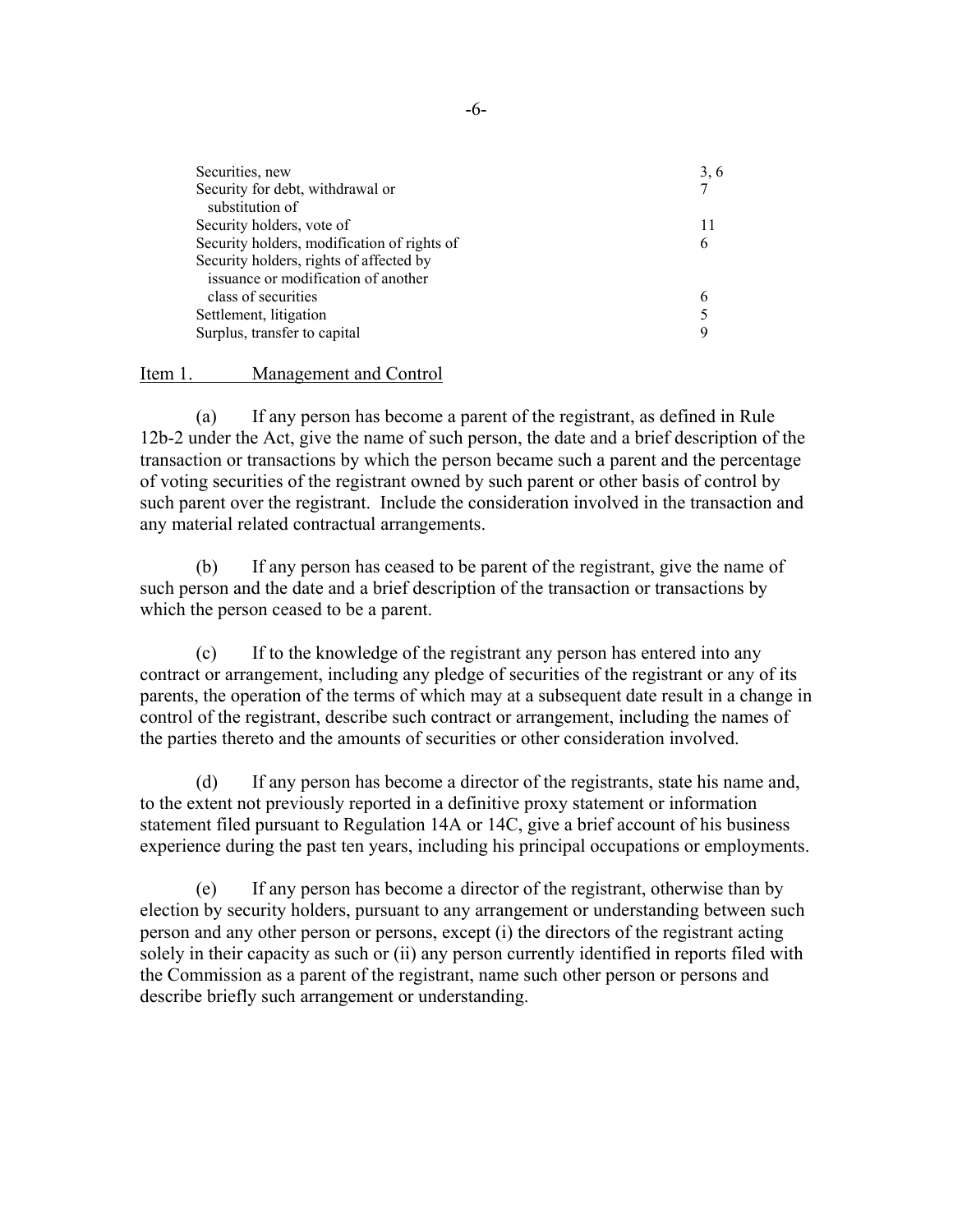(f) if any person has become an executive officer of registrant, state his name, indicate all positions and offices he holds, and give a brief account of his business experience during the past ten years, including his principal occupations or employments.

 (g) If any person has ceased to be a director or executive officer of the registrant, state his name, the position terminated, and the date of such termination.

Instructions. 1. The term "executive officer" means the president, secretary, treasurer, any vice president in charge of a principal business function (such as sales, administration, or finance) and any other officer who performs similar policymaking functions for the registrant.

2. Occurrence of an event referred to in  $(A)$ ,  $(B)$  or  $(C)$  below during the past 10 years may be material to evaluation of the ability and integrity of registrant's management. If so, appropriate disclosure should be made. If such an event has occurred but disclosure thereof is omitted on the ground that it is not material, registrant should furnish, as supplemental information and not as a part of this report (1) a description of the omitted information and (2) a statement of the reasons for its omission:

 (A) A petition under the Bankruptcy Act or any state insolvency law was filed by or against, or a receiver, fiscal agent or similar officer was appointed by a court for business or property of, any person named in answer to (d) or (f) above, or any partnership in which he was a general partner at or within 2 years before the time of such filing, or any corporation or business association of which he was an executive officer at or within 2 years before the time of such filing;

 (B) Any person named in answer to (d) or (f) above was convicted in a criminal proceeding (excluding traffic violations and other minor offenses) or is a defendant in a criminal proceeding (excluding traffic violations and other minor offenses) which is presently pending; or

 (C) Any person named in answer to (d) or (f) above was the subject of any order, judgment, or decree of any court of competent jurisdiction permanently or temporarily enjoining him from acting as an investment adviser, underwriter, broker, or dealer in securities, or as an affiliated person, director or employee of any investment company, bank, savings and loan association or insurance company, or from engaging in or continuing any conduct or practice in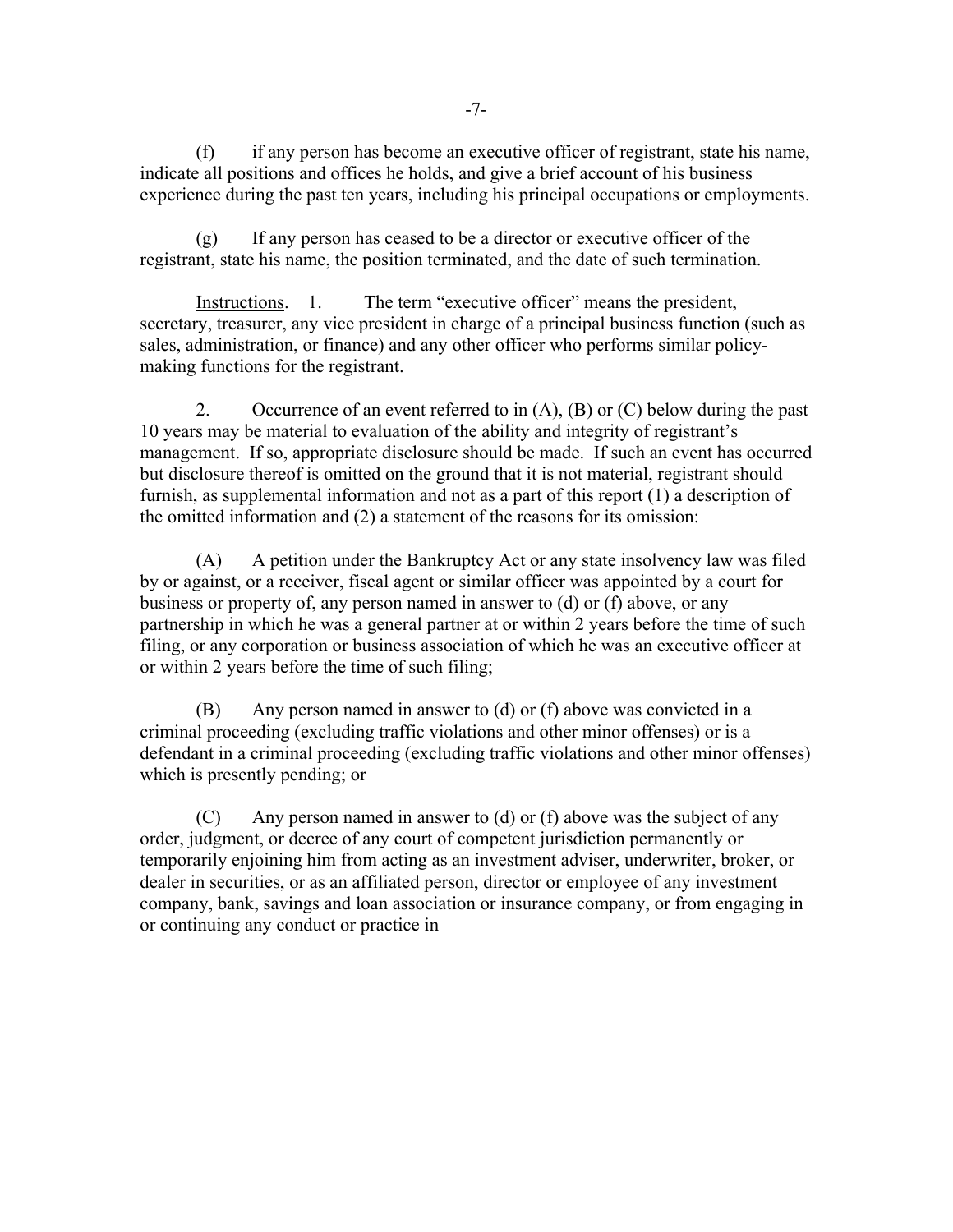connection with any such activity or in connection with the purchase or sale of any security, or was the subject of any order of a federal or state authority barring or suspending for more than sixty days the right of such person to be engaged in any such activity which order remains in effect.

#### Item 2. Acquisition or Disposition of Assets

 If the registrant or any of its majority-owned subsidiaries or fifty-percent-owned persons has acquired or disposed of a significant amount of assets, otherwise than in the ordinary course of business, state the date and manner of acquisition or disposition and a brief description of the assets involved, the nature and amount of consideration given or received therefor, the accounting treatment thereof, the principle followed in determining the amount of such consideration, the identity of the persons from whom the assets were acquired or to whom they were sold, and the nature of any material relationship between such persons and the registrant or any of its affiliates, any director of or officer of the registrant, any associate of such director or officer, or any person owning beneficially more than 10 percent of the outstanding voting securities of the registrant.

Instructions. 1. No information need be given as to (i) any transaction between any person and any wholly-owned subsidiary of such person: i.e., a subsidiary substantially all of whose outstanding voting securities are owned by such person and/or its other wholly-owned subsidiaries; (ii) any transaction between two or more whollyowned subsidiaries of any person; or (iii) the redemption or other acquisition of securities from the public, or the sale or other disposition of securities to the public, by the issuer of such securities.

2. The term "acquisition" includes every purchase, acquisition by lease, exchange, merger, consolidation, succession or other acquisition; provided that such term does not include the construction or development of property or the acquisition of materials for such purpose. The term "disposition" includes every sale, disposition by lease, exchange, merger, consolidation, mortgage, or hypothecation of assets, assignment, whether for the benefit of creditors or otherwise, abandonment, destruction, or other disposition.

 3. An acquisition or disposition shall be deemed to have occurred when the parties to the transaction enter into a written agreement pursuant to which it is to be effected, even though the subsequent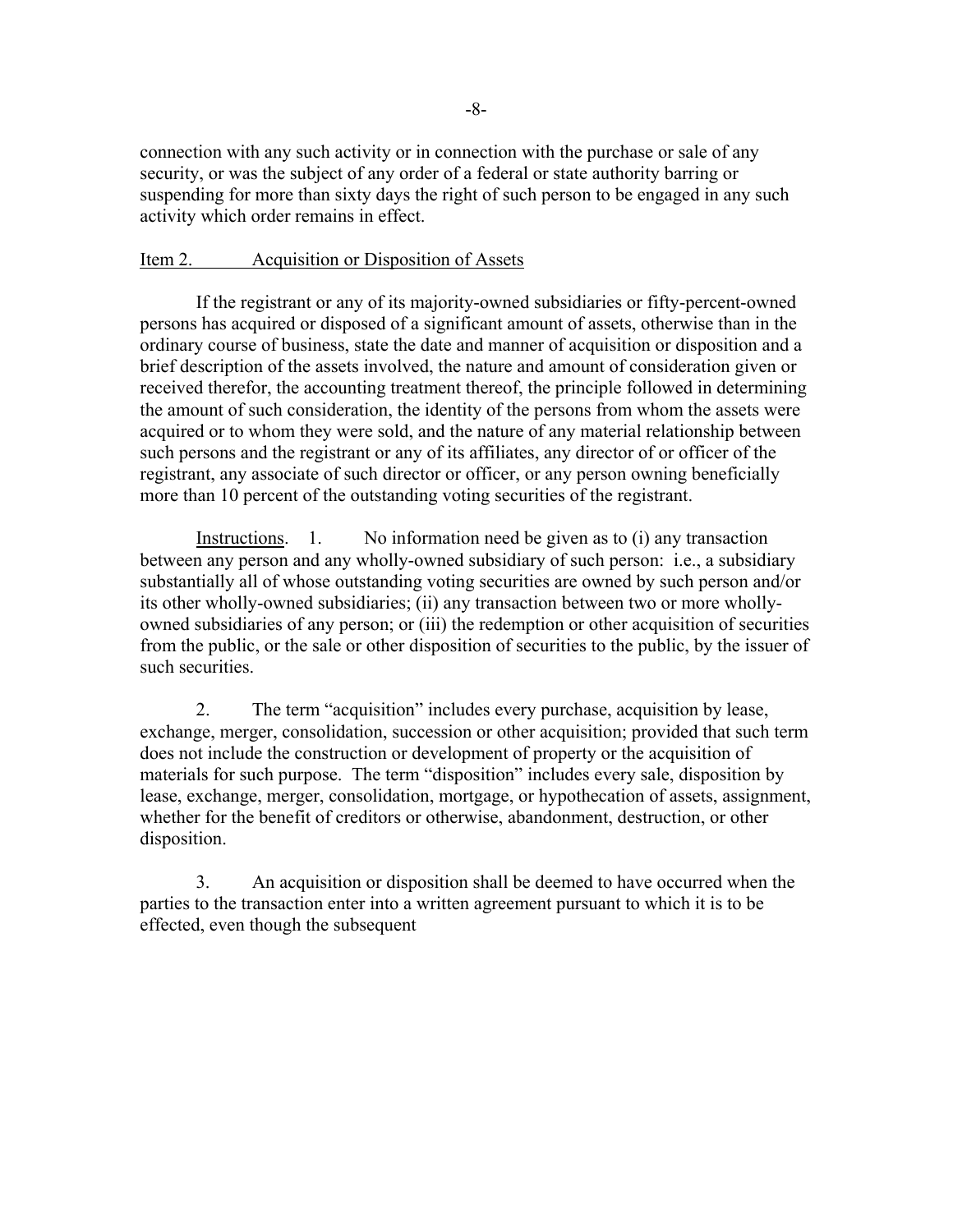approval of security holders or a government agency may be required. Any failure to consummate a reported acquisition or disposition shall be deemed a disposition or acquisition for the purpose of this item.

 4. An acquisition or disposition shall be deemed to involve a significant amount of assets if--

 (i) the value of such assets (less any valuation or qualifying reserves) as shown by the books of the persons disposing of such assets, or the amount of consideration given or received therefor, including liabilities assumed or to be discharged by the person acquiring the assets or the fair value of securities given or received for such assets, exceeded 10 percent of the total assets shown by the latest consolidated balance sheet of the registrant and its subsidiaries, as of a date prior to the transaction, which has been filed with the Commission, or if a consolidated balance sheet has not been filed, by the latest balance sheet of the registrant, as of a date prior to the transaction, which has been filed with the Commission; or

 (ii) it involved the acquisition or disposition of a business whose gross revenues for its last fiscal year exceeded 10 percent of the aggregate gross revenues shown by the latest consolidated profit and loss statement of the registrant and its subsidiaries filed with the Commission for a full fiscal year prior to the transaction or, if a consolidated profit and loss statement has not been filed, by the latest profit and loss statement of the registrant filed with the Commission for a full fiscal year prior to the transaction.

In Computing the foregoing percentages, all related transactions contemporaneously negotiated among the respective parties and their affiliates shall be included.

 5. The acquisition of disposition of securities shall be deemed the acquisition a disposition of all of the assets of the issuer of such securities if it results in the acquisition or disposition of control of such issuer.

 6. Where assets are acquired or disposed of through the acquisition or disposition of control of a person, the person from whom such control was acquired or to whom it was disposed of shall be deemed the person from whom the assets were acquired or to whom they were disposed of, for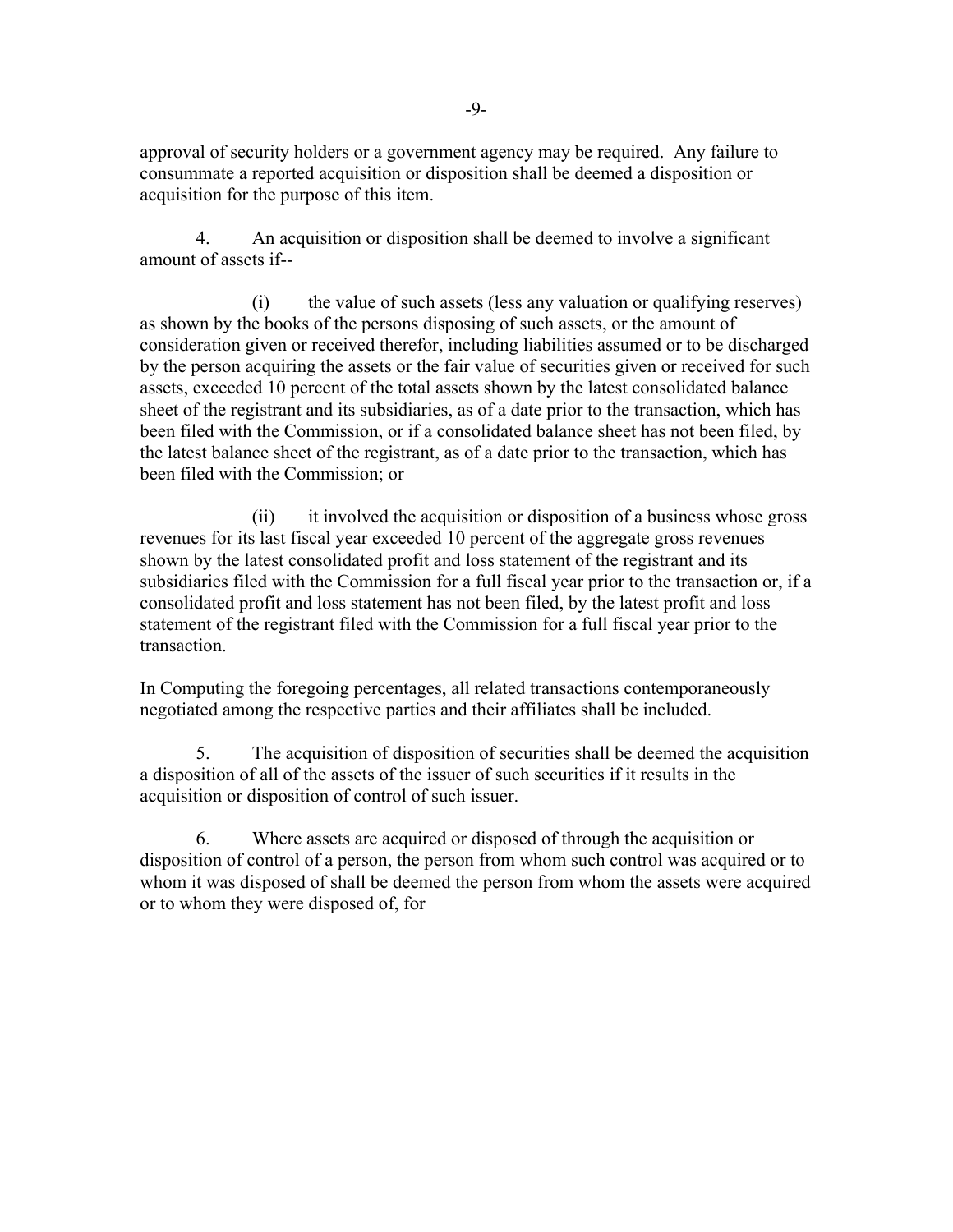the purposes of this item. Where such control was acquired from or disposed of to not more than five persons, their names shall be given, otherwise it will suffice to identify in an appropriate manner the class of such persons.

7. Attention is directed to the requirements of Part III.

# Item 3. Increase in Amount of Securities Outstanding

 If the amount of securities of the registrant outstanding has been increased through the issuance of any new class of securities or through the issuance or reissuance of any additional securities of a class outstanding and the aggregate amount of any such increase in any class of securities not previously reported exceeds 5 percent of the securities of that class previously outstanding, furnish the following information:

(a) Title of the class, the amount outstanding as last previously reported, and the amount presently outstanding (as of a specified date).

 (b) A brief description of the transaction or transactions resulting in the increase and a statement of the aggregate sale price, aggregate selling expense, and net proceeds to the registrant. If securities are issued for a consideration other than cash, state the nature and aggregate amount of any such other consideration received or to be received by the registrant.

 (c) As to securities issued in a transaction involving a public offering, state the method of distribution employed. Give the names of the principal underwriters, if any, and state the nature of any material relationship between any of such underwriters and the registrant. State whether or not securities were registered under the Securities Act of 1933; if not, state the exemption claimed and the facts relied upon to make the exemption available.

 (d) As to securities issued in a transaction not involving any public offering, for which exemption from registration is claimed under Section 4(2) of the Securities Act of 1933, (1) state the approximate number of persons to whom the securities were offered and the number of purchasers, and (2) describe the class of persons who purchased the securities.

(e) Give a reasonably itemized statement of the purposes, so far as determinable, for which the net proceeds have been or are to be used and the approximate amount used or to be used for each such purpose.

 (f) If the securities were capital shares, a statement of the amount of the proceeds credited or to be credited to any account other than the appropriate capital share account.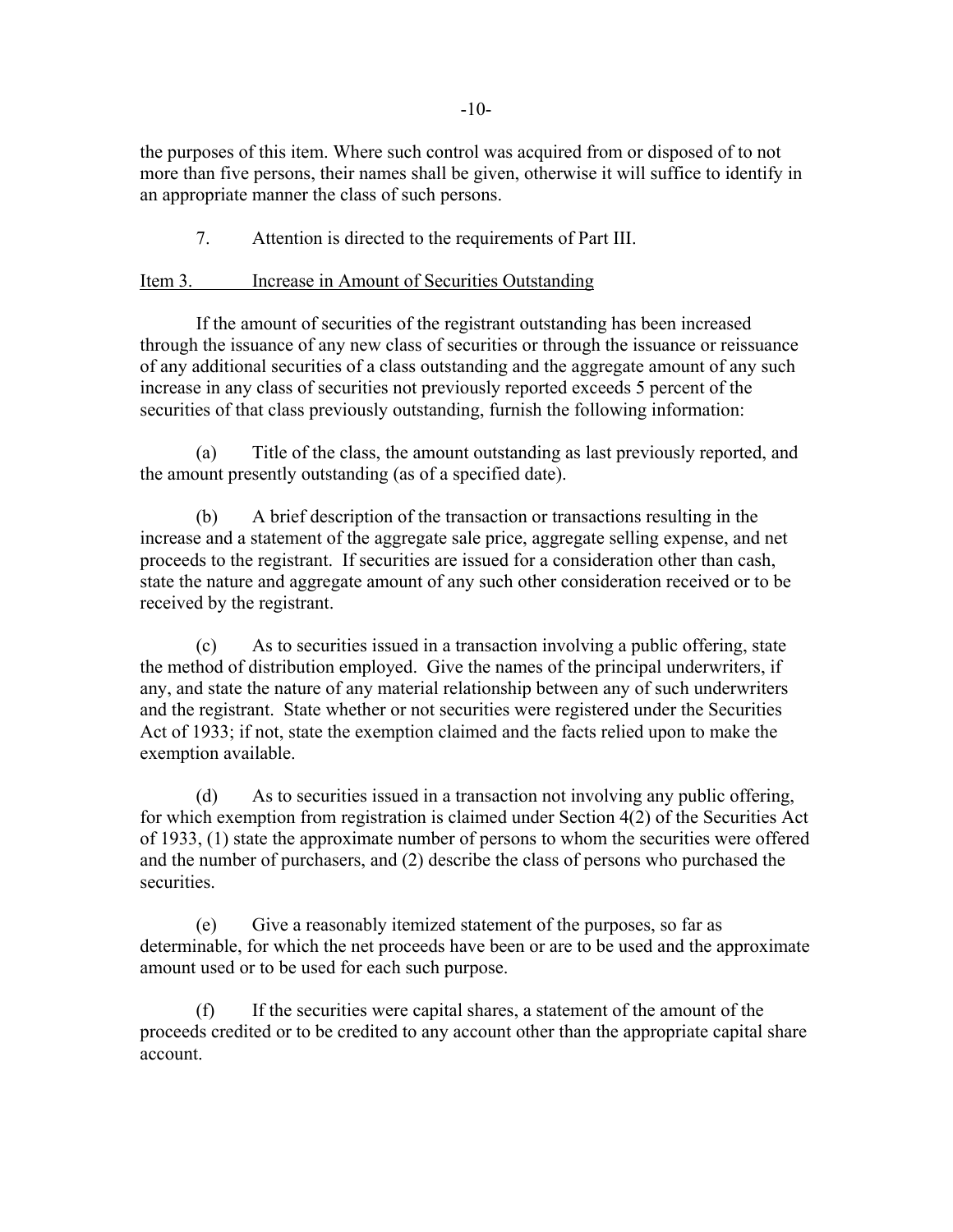Instructions. 1. No report need be made with respect to:

(a) increases resulting from stock splits or stock dividends;

 (b) the granting of qualified, restricted or other non-transferable options to purchase equity securities of the registrant;

 (c) any increase resulting from the issuance of securities to wholly-owned subsidiaries;

 (d) any increase where the amount not previously reported, although in excess of 5 percent of the securities of the class previously outstanding; does not exceed \$50,000 face amount of indebtedness or 1000 shares of capital stock.

 2. Information is to be included as to all indebtedness owed to banks, insurance companies, finance companies or other persons, evidenced by one or more bonds, debentures, notes or other evidence of indebtedness, except that information need not be given as to notes, drafts, bills of exchange or bankers' acceptances which mature not later than one year from the date of issuance. A guarantee of indebtedness shall be deemed a security for the purpose of this item.

 3. This item includes the reissuance of treasury securities and securities held for the account of the issuer thereof. The extension of the maturity date of indebtedness shall be deemed to be the issuance of new indebtedness for the purpose of this item. In the case of such an extension, the percentage shall be computed upon the basis of the principal amount of the indebtedness extended.

 4. If the securities referred to in answer to this item materially limit or qualify the rights evidenced by any class of registered securities, appropriate disclosure of such limitation or qualification shall be set forth in answer to Item 6.

 5. A guarantee of indebtedness for money borrowed shall be deemed a security. However, no report need be made under this item with respect to the guarantee of indebtedness of a wholly-owned subsidiary.

Item 4. Decreases in Amount of Securities Outstanding

 If the amount of any class of securities of the registrant outstanding has been decreased through one or more transactions furnish the following information:

 (a) Title of the class, the amount outstanding as last previously reported, and the amount presently outstanding (as of a specified date).

 (b) A brief description of the transaction or transactions involving the decrease and a statement of the aggregate amount of cash or the nature and aggregate amount of any other consideration paid or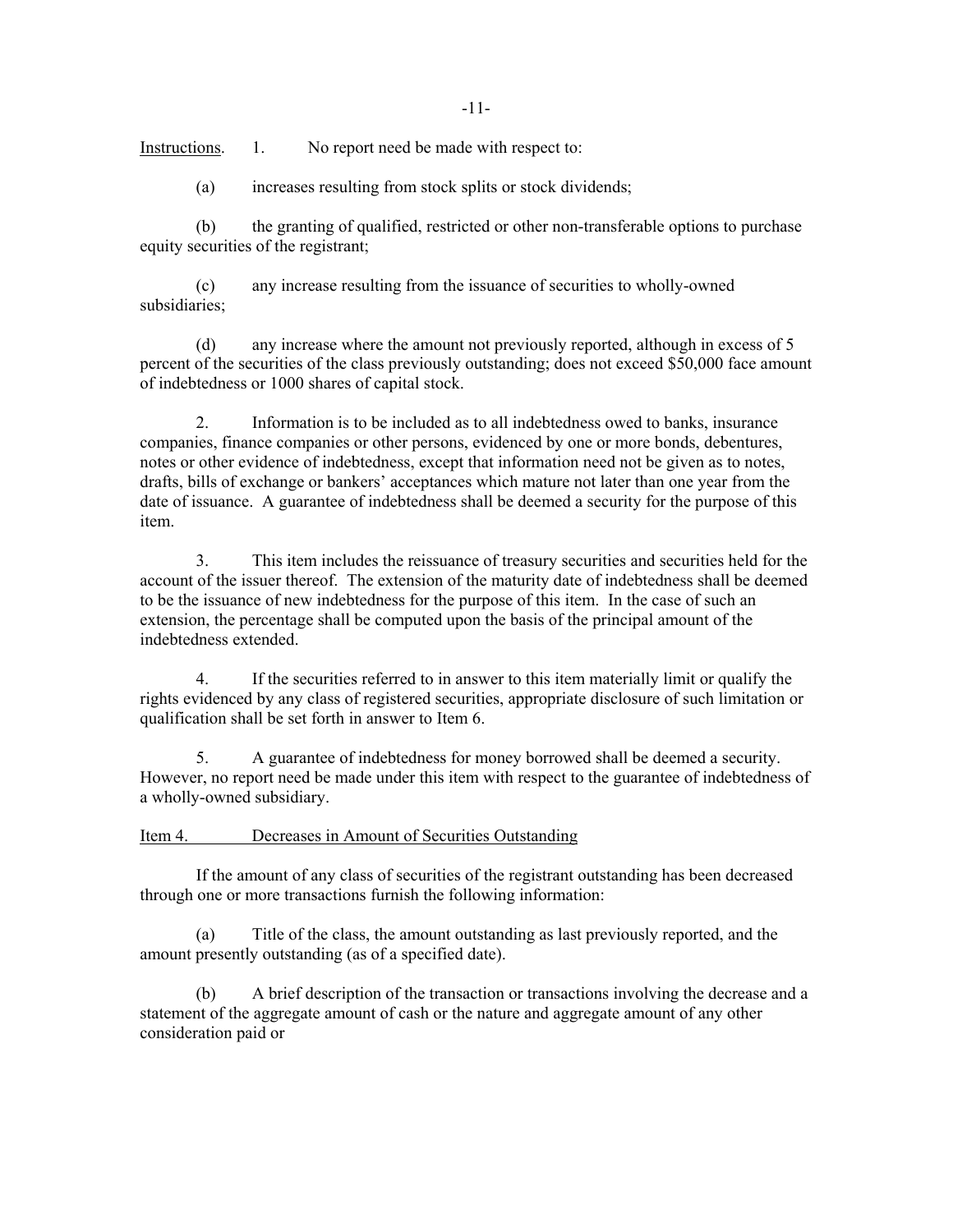to be paid by the registrant in connection with such transaction or transactions.

 (c) In the case of equity securities other than convertible preferred stock or convertible debt securities, (1) a statement of the purpose for which the decrease was effected and a description of any plan or program pursuant to which additional decreases may be made, and (2) the name and relationship to the registrant, if any, of the person or persons from whom the securities were acquired, if acquired otherwise than by purchase in the open market.

Instructions. 1. No report need be made with respect to the following:

(a) Decreases in any class of securities resulting from ordinary sinking fund operations, similar periodic decreases made pursuant to the terms of the constituent instruments, or other decreases made pursuant to a plan or document previously reported to or filed with the Commission;

(b) Decreases resulting from the payment of indebtedness at maturity;

(c) Decreases in securities evidencing indebtedness, other than those referred to in (a) and (b) above, unless the aggregate amount of all such decreases not previously reported exceeds 5 percent of the amount of securities of the class previously outstanding or \$50,000, whichever is greater.

(d) Decreases in outstanding qualified, restricted, or other nontransferable options;

(e) Decreases in securities not evidencing indebtedness which result from open market purchases, unless the aggregate of all such purchases not previously reported exceeds 1 percent of the amount of the class previously outstanding.

#### Item 5. Legal Proceedings

 (a) Briefly describe any material legal proceedings, not previously reported, other than ordinary routine proceedings incidental to the business, to which the registrant or any of its subsidiaries has become a party or of which any of their property has become subject. Include the name of the court or governmental agency in which the proceedings were instituted, the date instituted and the principal parties thereto.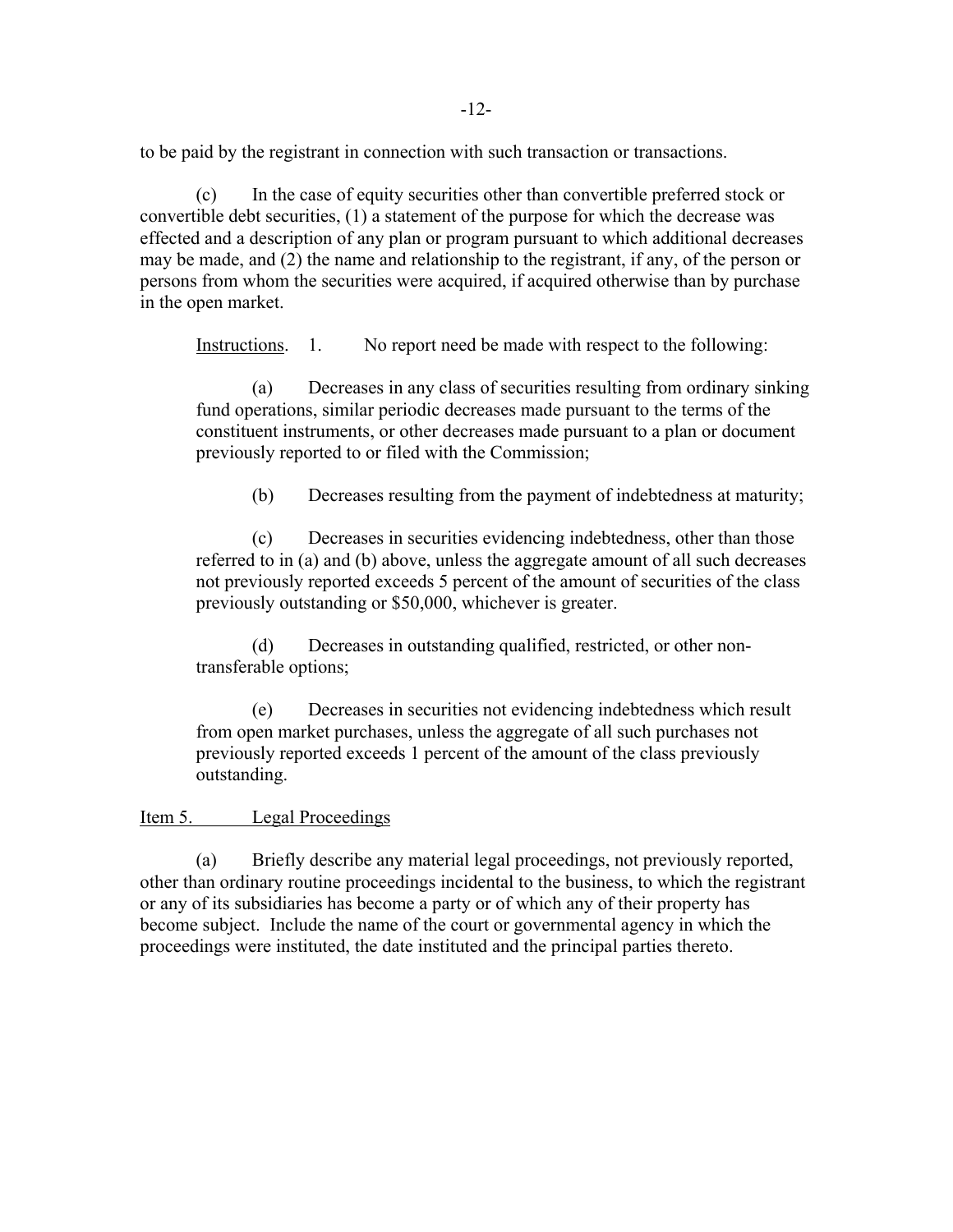(b) If such proceeding previously reported has been terminated, any materially important judgment has been entered in the proceeding, or any materially important settlement has been effected, identify the proceeding, and state the date and nature of such action and the general effect thereof with respect to the registrant and its subsidiaries.

Instructions. 1. If the business ordinarily results in actions for negligence or other claims, no such action or claim need be described unless it departs from the normal kind of such actions.

2. No information need be given with respect to any proceeding which involves primarily a claim for damages if the amount involved exclusive of interest and costs, does not exceed 15 percent of the current assets of the registrant and its subsidiaries on a consolidated basis. However, if any proceeding presents in large degree the same issues as other proceedings pending or known to be contemplated, the amount involved in such other proceedings shall be included in computing such percentage.

 3. Notwithstanding Instructions 1 and 2, any bankruptcy, receivership, or similar proceeding with respect to the registrant or any of its significant subsidiaries shall be described. Any proceeding to which any director, officer or affiliate of the registrant, any person who owns of record or is known by registrant to own beneficially, more than 10 percent of any class of voting securities of the registrant, or any associate of any such director, officer or security holder, is a party, or has a material interest, adverse to the registrant or any of its subsidiaries, shall also be described.

 4. Proceedings by a government agency need be reported only when they are formal public proceedings initiated by a published order for one or more specific purposes. Rate proceedings need not be reported unless they are of material importance in relation to the registrant's total business.

## Item 6. Changes in Registered Securities

 (a) If the constituent instruments defining the rights of the holders of any class of registered securities have been materially modified, give the title of the class of securities involved and state briefly the general effect of such modification upon the rights of holders of such securities.

(b) If the rights evidenced by any class of registered securities have been materially limited or qualified by the issuance or modification of any other class of securities, state briefly the general effect of the issuances or modification of such other class of securities upon the rights of the holders of the registered securities.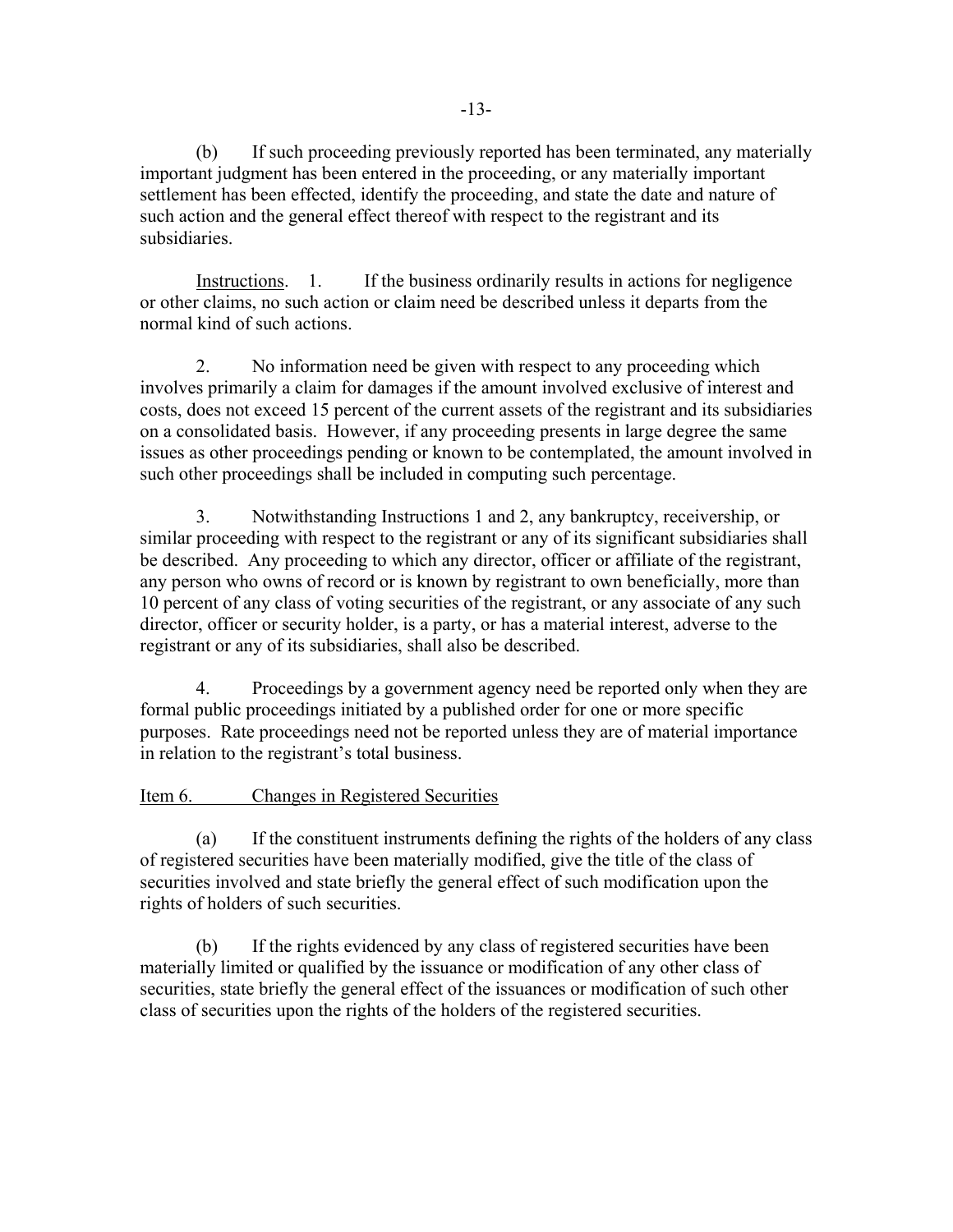-14-

Instruction. Working capital restrictions and other limitations upon the payment of dividends are to be reported hereunder.

#### Item 7. Changes in Security for Registered Securities

If there has been a material withdrawal or substitution of assets securing any class of registered securities of the registrant, furnish the following information:

(a) Give the title of the securities.

 (b) Identify and describe briefly the assets involved in the withdrawal or substitutions.

(c) Indicate the provisions in the underlying indenture, if any, authorizing the withdrawal or substitution.

Instruction. This item need not be answered where the withdrawal or substitution is made pursuant to the terms of an indenture which has been qualified under the Trust Indenture Act of 1939.

#### Item 8. Defaults Upon Senior Securities

General Instructions. This item need not be answered as to any default or arrearage with respect to any class of securities all of which is held by, or for the account of, the registrant or its totally held subsidiaries.

(a) If there has been any material default in the payment of principal, interest, a sinking or purchase fund installment, or any other material default not cured within 30 days, with respect to any indebtedness of the registrant or any of its significant subsidiaries exceeding 5 percent of the total assets of the registrant and its consolidated subsidiaries, identify the indebtedness and state the nature of the default. In the case of such a default in the payment of principal, interest or a sinking or purchase fund installment, state the amount of the default and the total arrearage on the date of filing this report.

(b) If any event occurred which would have resulted in a material default as described in paragraph (a) above except for a waiver of such default and/or an amendment of the loan agreement, briefly describe such event and the terms of the waiver and/or amendment, and include such amendment as an exhibit hereto.

Instruction. Paragraphs (a) and (b) refer only to events which have become defaults under the governing instruments, i.e. after the expiration of any period of grace and compliance with any notice requirements.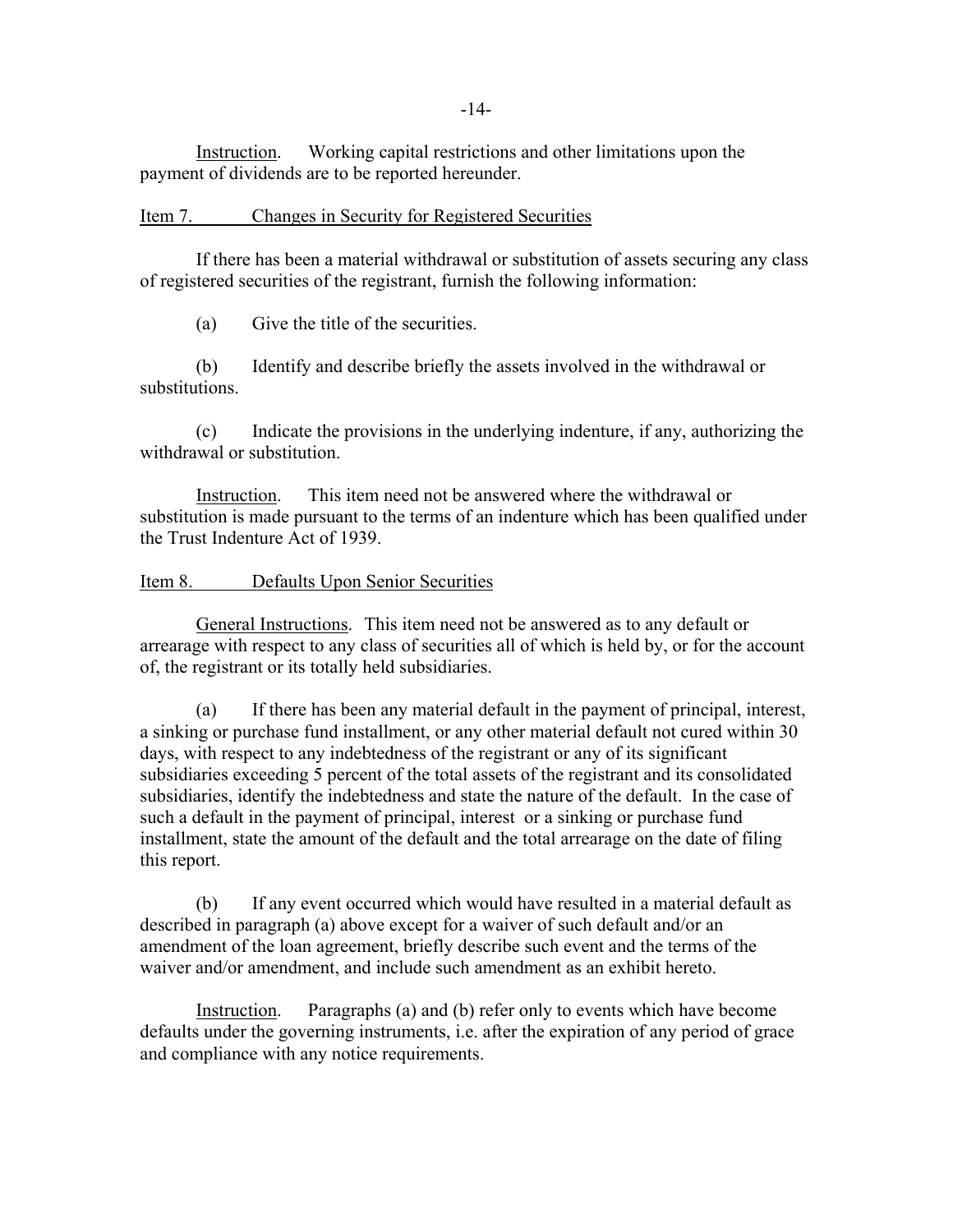(c) If any material arrearage in the payment of dividends has occurred or if there has been any other material delinquency not cured within 30 days, with respect to any class of preferred stock of the registrant which is registered or which ranks prior to any class of registered securities, or with respect to any class of preferred stock of any significant subsidiary of the registrant, give the title of the class and state the nature of the arrearage or delinquency. In the case of an arrearage in the payment of dividends, state the amount and the total arrearage on the date of filing this report.

### Item 9. Revaluation of Assets or Restatement of Capital Share Account.

(a) If there has been a material revaluation of the assets of the registrant or any of its significant subsidiaries involving a write-up, write-down, write-off or abandonment, state the date of the revaluation, the amount involved and the accounts affected, including all related entries. If any adjustment was made in any related reserve account in connection with the revaluation, state the account and amounts involved and explain the adjustment.

(b) If there has been a material restatement of the capital share account of the registrant resulting in a transfer from capital share liability to surplus or reserves, or vice versa, state the date, purpose and amount of the restatement and give a brief explanation of all related entries in connection with the restatement.

#### Item 10. Options to Purchase Securities

If any options to purchase securities of the registrant or any of its subsidiaries from the registrant or any of its subsidiaries have been granted or extended and the amount of securities called for by all such options the granting or extension of which has not been previously reported, exceeds 5 percent of the outstanding securities of the class, furnish the following information: (i) the title and amount of securities called for, (ii) the prices, expiration date and other material provisions, (iii) the consideration received for the granting or extension thereof, (iv) the market value of the securities called for at the granting or expiration date and (v) a statement whether or not such securities have been or are required to be registered under the Securities Act of 1933 and, if not, a statement of the exemption claimed, the number of persons to whom options were issued and all other facts relied upon to establish the exemption claimed.

Instruction. In case a number of options are outstanding having different prices and expiration dates, the options may be grouped by prices and dates. If this produces more than five separate groups then there may be shown only the range of the expiration dates and the average purchase prices, i.e., the aggregate purchase price of all securities of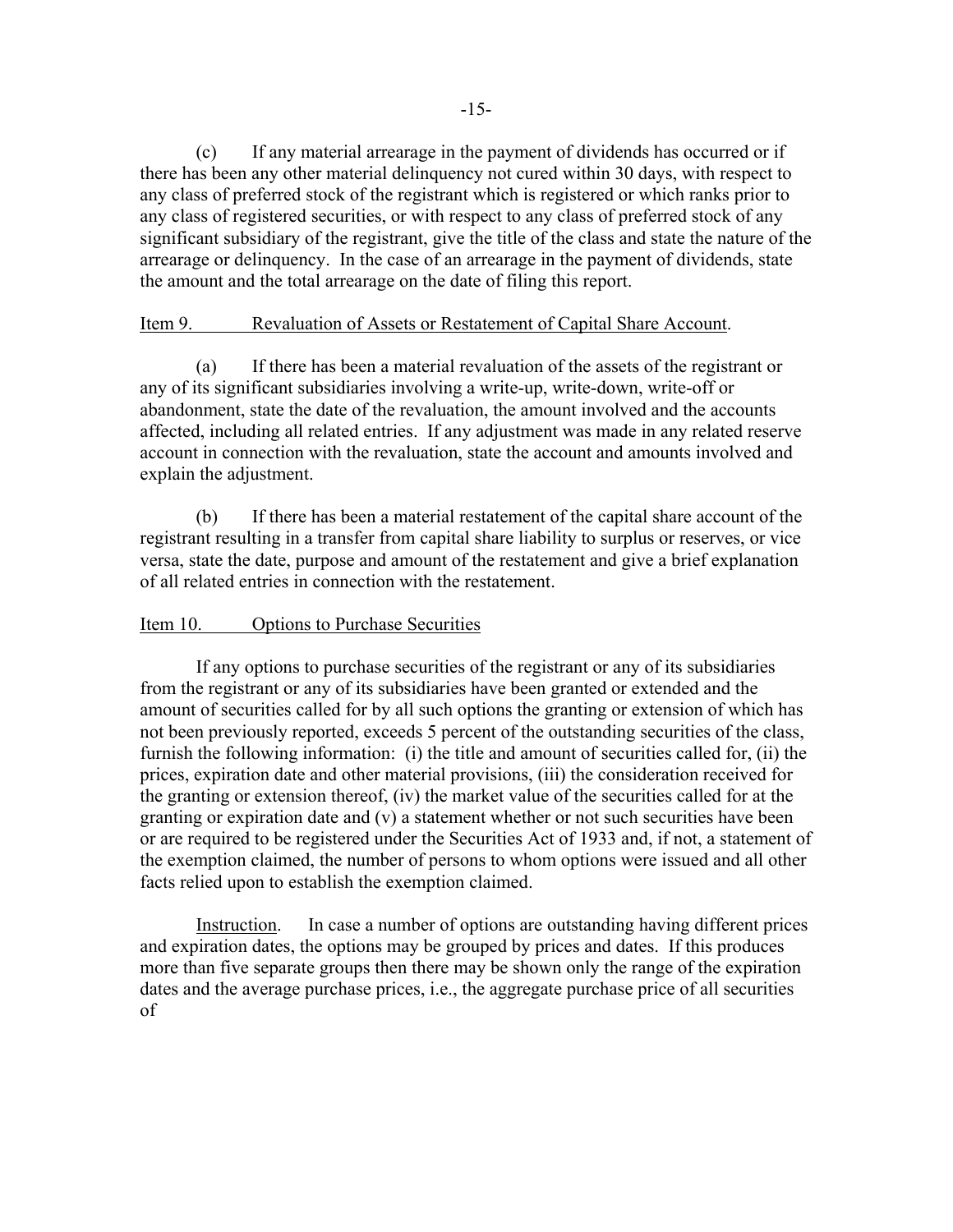-16-

the same class called for by all outstanding options to purchase securities of that class divided by the number of securities of such class so called for.

Item 11. Submission of Matters to a Vote of Security Holders

 If any matter has been submitted to a vote of security holders, through the solicitation of proxies or otherwise, furnish the following information:

 (a) The date of the meeting and whether it was an annual or special meeting. If no meeting was involved, state the date on which the matter was submitted to a vote of security holders.

 (b) If the meeting involved the election of directors, state the name of each director elected at the meeting and the name of each other director whose term of office as a director continued after the meeting.

 (c) Briefly describe each other matter voted upon at the meeting and state the number of affirmative votes and the number of negative votes cast with respect to each such matter.

Instructions. 1. If any matter has been submitted to a vote of security holders otherwise than at a meeting of such security holders, corresponding information with respect to such submission shall be furnished. The solicitation of any authorization or consent (other than a proxy to vote at a stockholders' meeting) with respect to any matter shall be deemed a submission of such matter to a vote of security holders within the meaning of this item.

 2. This item need not be answered with respect to the election of directors if (i) the names of the management's nominees were set forth in a proxy statement or information statement sent to security holders pursuant to Section 14(a) or (c) of the Act, (ii) there was no solicitation in opposition to such nominees and (iii) all such nominees were elected.

 3. Paragraph (c) need not be answered as to procedural matters or as to the selection or approval of auditors.

 4. If the issuer has published a report containing all of the information called for by this item, the item may be answered by a reference to the information contained in such report, provided copies of such report are filed as an exhibit to the report on this form.

Item 12. Material Amendments to Registrant's Charter or By laws

 State the general effect of any material amendment to the registrant's charter or by laws which has been made and with respect to which information is not required by any other item of this form.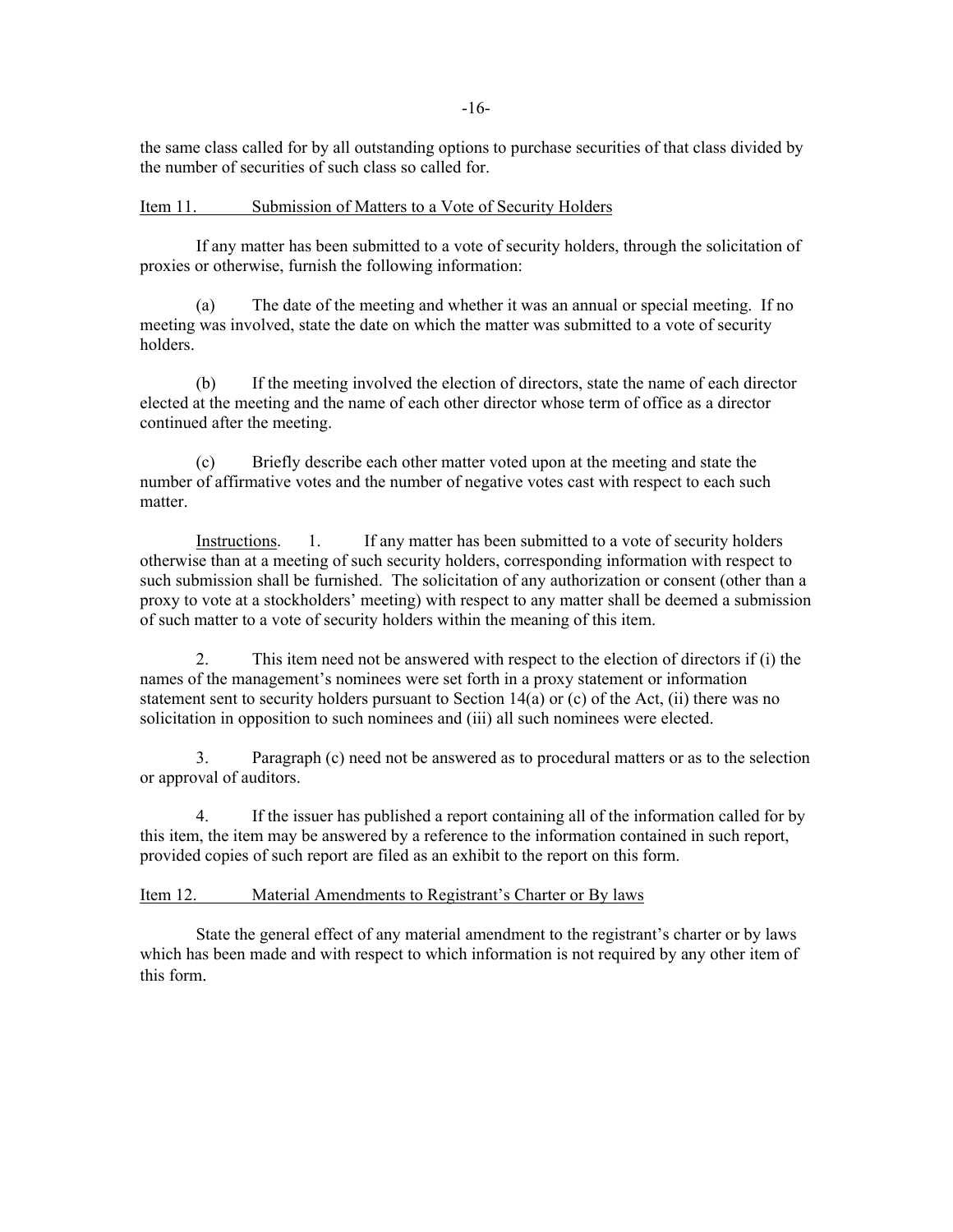## Item 13. Other Materially Important Events

 The registrant may, at its option, report under this item any events, with respect to which information is not otherwise called for by this form, which the registrant deems of material importance to security holders.

#### Item 14. Financial Statement and Exhibits

 List separately the financial statement and exhibits, if any, filed as a part of this report, as required by Parts II, III and IV.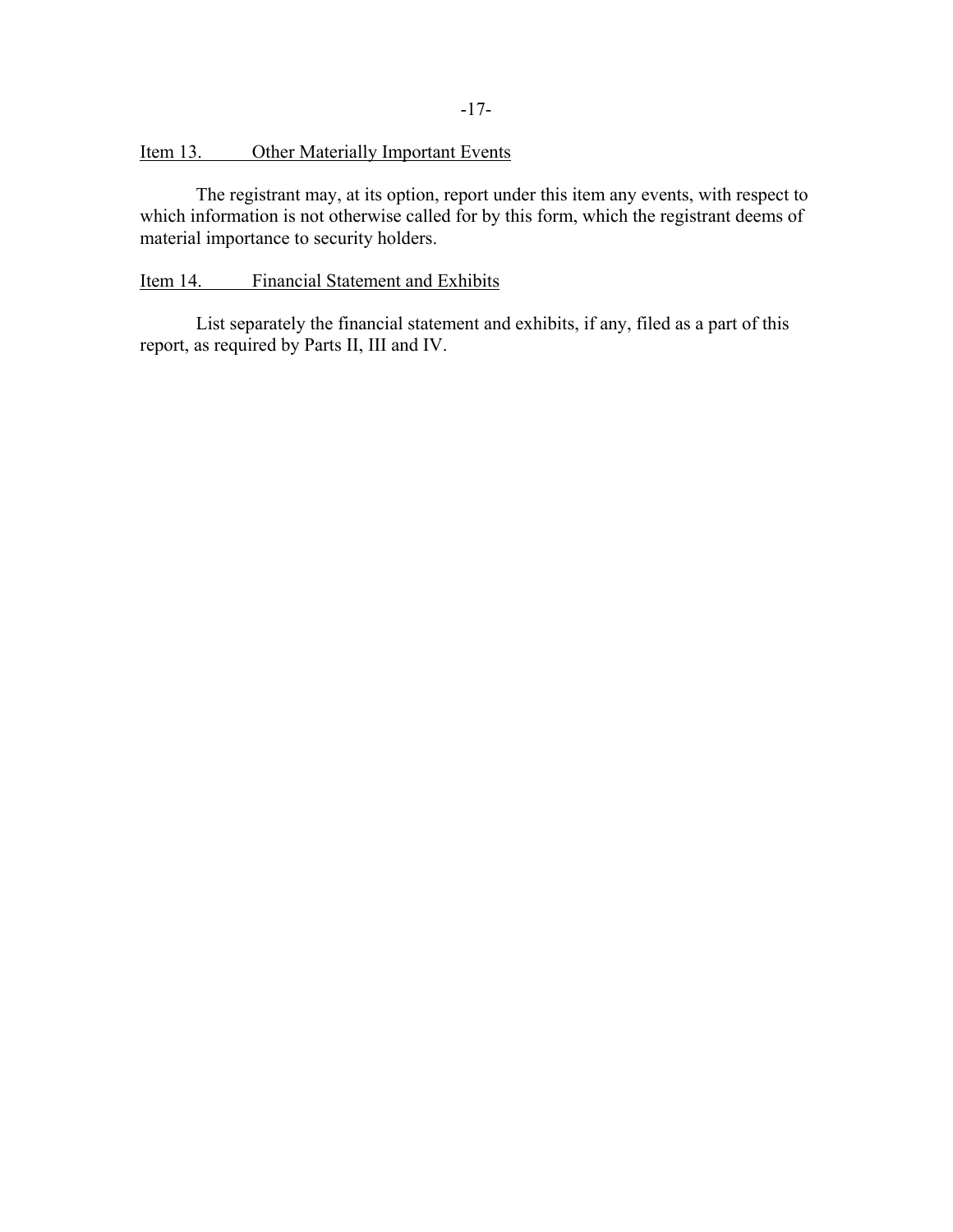### PART II. SUMMARIZED FINANCIAL INFORMATION

## General Instructions as to Financial Information

## A. Persons for Whom the Information is to be Given

 (a) The required information is to be given as to the registrant or, if the registrant includes consolidated financial statements in its annual reports filed with the Commission it shall be given for the registrant and its consolidated subsidiaries. If the information is given for the registrant and its consolidated subsidiaries, it need not be given separately for the registrant. See Rule 13a-11 or 15d-11 regarding exemptions from filing summarized financial information.

(b) The required information shall also be given separately as to each unconsolidated subsidiary or fifty percent owned person or group of such subsidiaries and fifty percent owned persons for which separate individual or group statements are required to be included in the registrant's annual reports filed with the Commission. It need not be furnished, however, for any such unconsolidated subsidiary or person which would not be required pursuant to Rule 13a-11 to file quarterly financial information if it were a registrant.

## B. Preparation of Financial Information

 The form requires only the items of information specified. The information is not required to be certified and may carry a notation to that effect and any other qualification considered necessary or appropriate. Amounts may be stated in thousands of dollars (000 omitted) provided it is stated that such has been done. Losses or other negative amounts shall be indicated clearly in the caption and the amounts shown in parentheses.

### C. Incorporation by Reference to Published Statements

If the registrant makes available to its stockholders or otherwise publishes, within the period prescribed for filing the report, a financial statement containing the information required by this form, the information called for may be incorporated by reference to such published statement provided copies thereof are filed as an exhibit to the report on this form.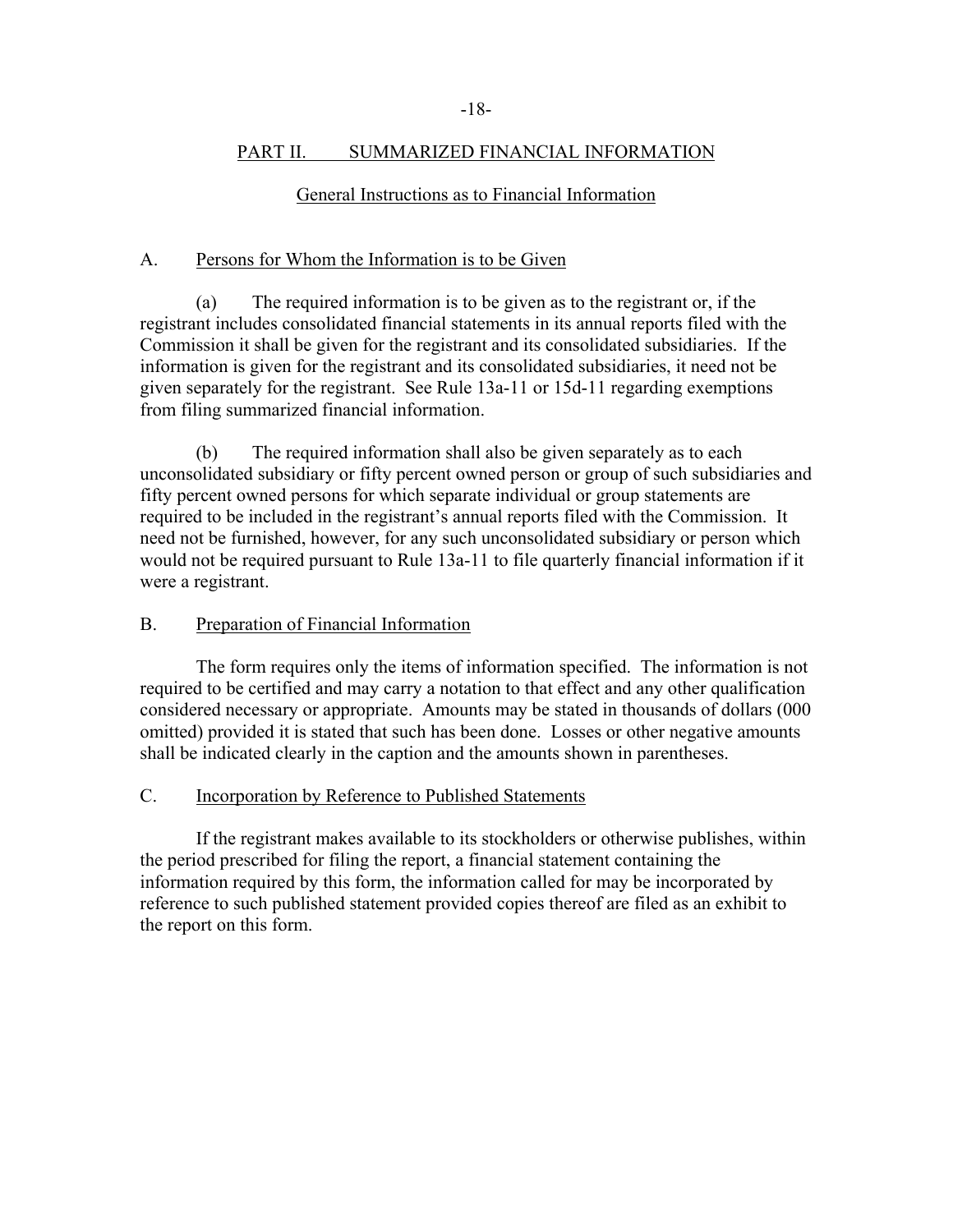## D. Delay in Filing Information

 The information required in A(b) above may be omitted with respect to foreign subsidiaries not consolidated if it is impracticable to furnish it within the time specified for filing the report, provided it is indicated that such information has been omitted and the omitted information is furnished by amendment when available. Apart from the foregoing, any request for extension of time for the filing of the report or the furnishing of any of the required information shall be made pursuant to Rule 12b-25.

## E. Presentation of Financial Information

(a) Furnish, in comparative columnar form, in the manner described under the caption "Profit and Loss Information" below, subject to appropriate variations to conform to the nature of the business, a summary of the results of operations for (1) the interim period between the end of the last fiscal year and the end of the latest fiscal quarter, and (2) the corresponding period of the preceding fiscal year.

(b) In the case of reports for the second and third fiscal quarters, a summary of results of operations may also be furnished at the option of the registrant for the most recent fiscal quarter and the corresponding period of the preceding fiscal year.

(c) For registrants having material seasonal cycles, or material variations in operating results from other causes, comparable figures may be given for the 12 months to the end of the period for which the report is filed and for the corresponding 12 months ending in the preceding fiscal year in addition to the information required by (a) above. For registrants engaged in the seasonal production and the seasonal sale of a single-crop agricultural commodity, the summary of operating results may include information for the 12 months ended with the current interim quarter, with comparative data for the corresponding period of the preceding fiscal year, in place of the year-to-date information specified by (a) above.

 (d) If, during the current period specified in (a) above, the registrant or any of its consolidated subsidiaries, entered into a business combination treated for accounting purposes as a pooling of interests, the results of operations reported herein--for both the current year and the preceding year--shall reflect the combined results of the pooled businesses. Supplemental disclosure of the separate results of the combined entities for periods prior to the combination may be desirable, with appropriate explanations.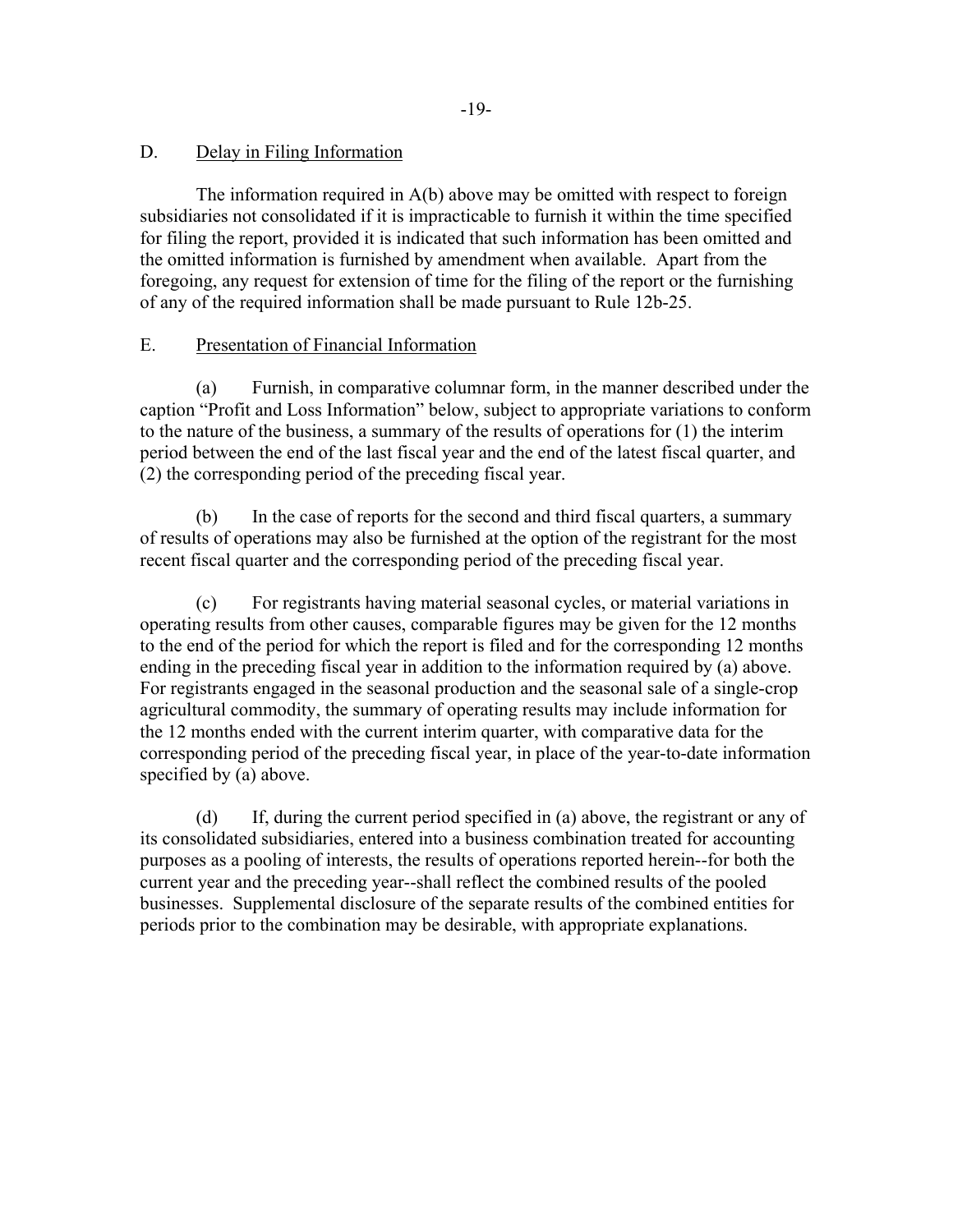(e) In case the registrant has disposed of any significant portion of its business or has acquired a significant amount of assets in a transaction treated for accounting purposes as a purchase, during any of the periods covered by the report, the effect thereof on revenues and net income--total and per share--for all periods shall be disclosed. (See Inst. 4 to Item 2 of Part I of this form.)

(f) The financial information to be included in this quarterly report shall be prepared in conformity with the accounting principles or practices, or methods of applying accounting principles or practices (including consolidation practices), reflected in the financial statements included in the annual report filed with the Commission for the preceding fiscal year; or any differences which have a material effect on the results of operations shall be noted and the effects thereof on this financial information reconciled or explained.

(g) Furnish any material information necessary to make the information called for not misleading, such as a statement that the results for interim periods are not necessarily indicative of results to be expected for the year, due to seasonal or other specified factors, or an explanation of any unusual increase or decrease in net sales or income.

(h) The financial information shall reflect all adjustments which are, in the opinion of management, necessary to a fair statement of the results for the interim periods. A statement to that effect shall be included. Such adjustments might include, for example, appropriate estimated provisions for bonus and profit sharing arrangements normally determined or settled at year-end.

 (i) Any material retroactive prior period adjustment made during any period included in this report shall be disclosed, together with the effect thereof upon net income--total and per share--of any prior period included herein and upon the balance of earned surplus. If results of operations for any period reported herein have been adjusted retroactively by such an item subsequent to the initial reporting of such period, similar disclosure of the effect of the change shall be made.

 (j) The registrant may furnish any additional financial information related to the periods being reported on which, in the opinion of management, is of significance to investors, such as a statement of source and application of funds, the dollar amount of backlog of firm orders, and an explanation of commitments and contingent liabilities.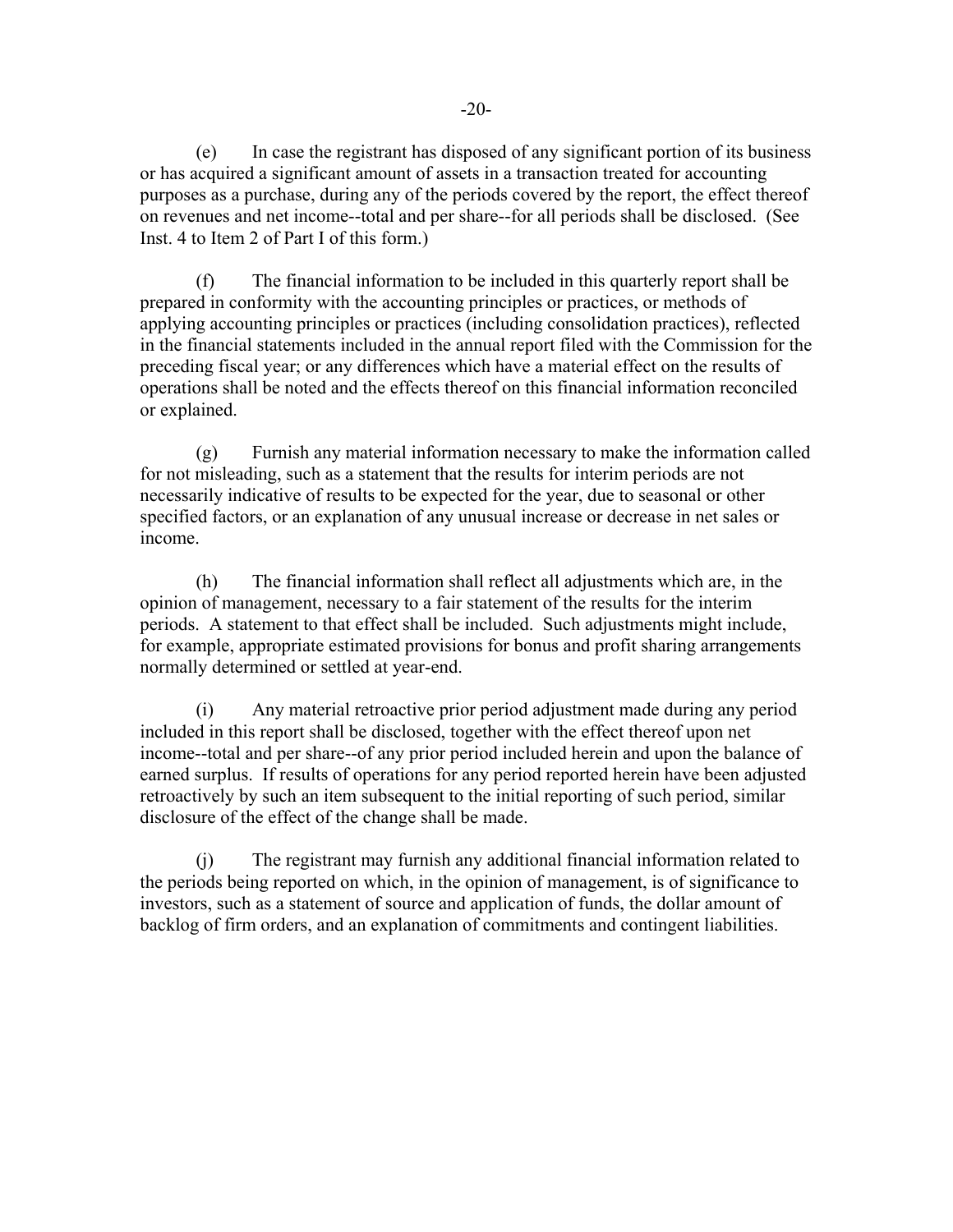#### Summarized Financial Information

Company or group of companies for which report is filed:

|                      | Profit and Loss Information                                                                                                                                                                                             |                                                       | For the Months Ended:                 |
|----------------------|-------------------------------------------------------------------------------------------------------------------------------------------------------------------------------------------------------------------------|-------------------------------------------------------|---------------------------------------|
|                      |                                                                                                                                                                                                                         |                                                       | (Current Year) (Preceding Year)       |
| $\mathbf{1}_{\cdot}$ | Gross sales less discounts,                                                                                                                                                                                             | $\sim$                                                | $\sim$                                |
| 2.                   |                                                                                                                                                                                                                         | $\sim$                                                | $\mathbb{S}$<br><u> 1990 - Jan Ja</u> |
|                      | Instruction. If income is derived<br>from both gross sales and operating<br>revenues, captions 1 and 2 may be<br>combined, provided the lesser amount<br>is not more than 10 percent of the sum<br>of the two captions. |                                                       |                                       |
| 3.                   | Total of captions $1$ and $2$                                                                                                                                                                                           | $\mathbb{S}$                                          | \$                                    |
|                      | Instruction. If the total of gross<br>sales and operating revenue includes<br>excise taxes in an amount equal to 10<br>percent or more of such total, the amount<br>of such excise taxes shall be stated<br>separately. |                                                       |                                       |
| $4_{\cdot}$          | Costs and expenses --                                                                                                                                                                                                   |                                                       |                                       |
|                      | (a) Cost of goods sold*<br>(b) Operating expenses $*$<br>(c) Selling, general and adminis-<br>strative expenses*<br>(d) Interest expense<br>(e) Other deductions, $net^*$                                               | $\mathbb{S}$<br>$\mathbb{S}$<br>$\overline{\text{s}}$ | \$<br>\$<br>\$                        |
|                      | Total costs and expenses                                                                                                                                                                                                | S —                                                   | \$                                    |
| 5.                   | Income (or loss) before taxes on income<br>and extraordinary items                                                                                                                                                      | $\sim$                                                | $\sim$                                |
| 6.                   | Provision for taxes on income                                                                                                                                                                                           | \$                                                    | \$                                    |
|                      | Instruction. If the provision for<br>the continuous control of the discussion and a control of                                                                                                                          |                                                       |                                       |

 taxes on income includes any material provisions for deferred income taxes (or charges in lieu of taxes) resulting from allocations, they shall be disclosed and explained. The methods used (e.g., proportion of year expired, or estimated annual effective tax rate) in the allocation

\*Items marked with an asterisk may be combined or omitted.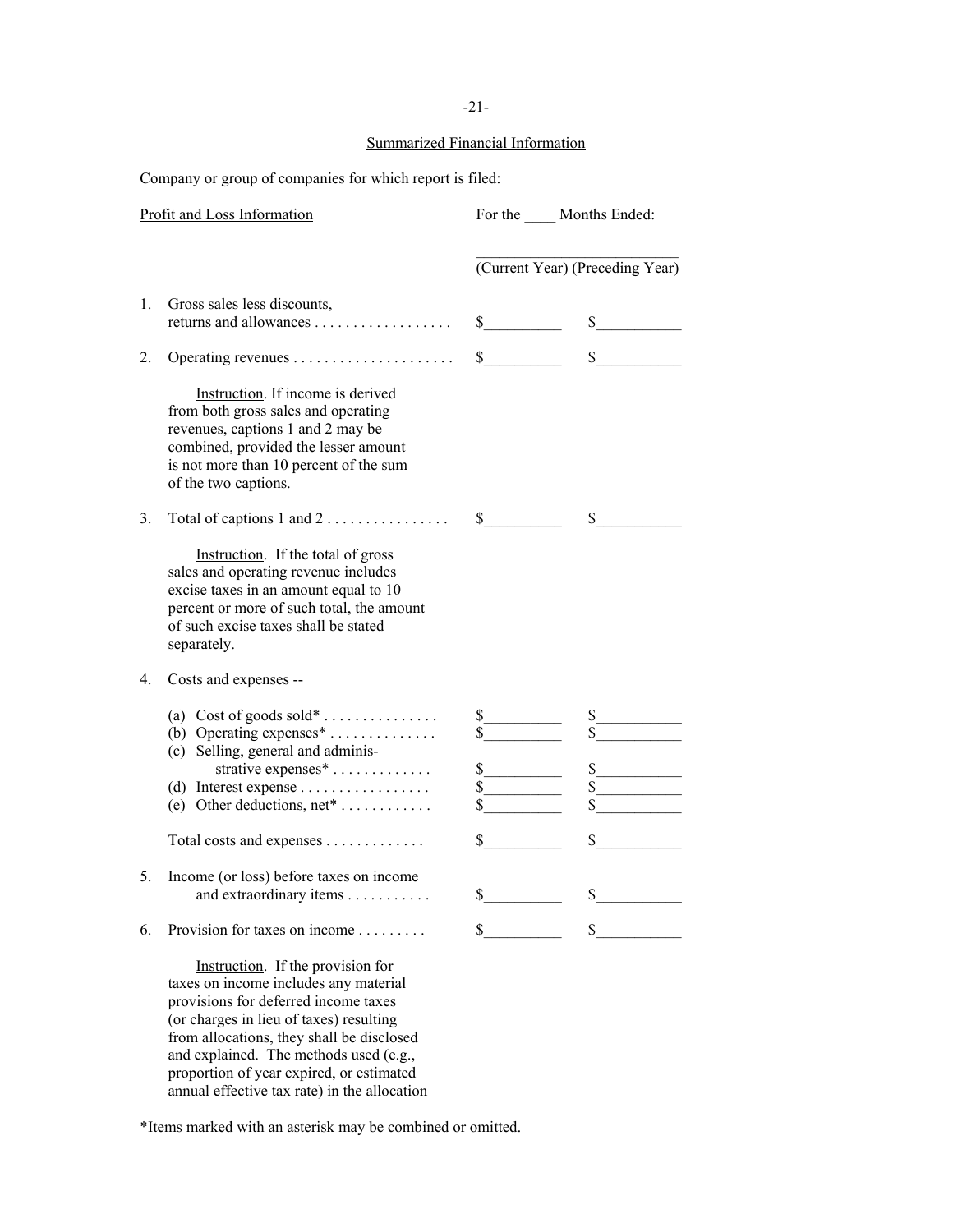|    | to the interim periods of the income<br>tax effects of operating loss carry-<br>backs, carry-forwards and the invest-<br>ment tax credit shall be described.                                                                                                                           |     |         |
|----|----------------------------------------------------------------------------------------------------------------------------------------------------------------------------------------------------------------------------------------------------------------------------------------|-----|---------|
| 7. | Income (loss) before extraordinary                                                                                                                                                                                                                                                     |     |         |
|    | items                                                                                                                                                                                                                                                                                  | \$  | \$      |
| 8. | Extraordinary items, less applicable                                                                                                                                                                                                                                                   | \$  | \$      |
|    | Instruction. State separately under<br>this caption any material amounts of an<br>unusual or non-recurring nature included<br>in the determination of net income or<br>loss during the period covered by the re-<br>port. The amount of income tax applica-<br>ble shall be disclosed. |     |         |
| 9. | Net income (or loss)                                                                                                                                                                                                                                                                   | \$  | \$      |
|    | 10. Earnings per share data -                                                                                                                                                                                                                                                          |     |         |
|    | a. Per share of common stock, in-<br>cluding residual securities -                                                                                                                                                                                                                     |     |         |
|    | income before extraordinary<br>items                                                                                                                                                                                                                                                   | \$  | \$      |
|    | extraordinary items, net of tax                                                                                                                                                                                                                                                        |     |         |
|    | net income                                                                                                                                                                                                                                                                             | \$  | \$      |
|    | b. Per share of common stock, as-<br>summing conversion of all outstand-<br>ing convertible securities which<br>would result in dilution, and exer-<br>cise of options and warrants -                                                                                                  |     |         |
|    | income before extraordinary<br>items                                                                                                                                                                                                                                                   | \$  | \$      |
|    | extraordinary items, net of tax                                                                                                                                                                                                                                                        |     |         |
|    | net income                                                                                                                                                                                                                                                                             | \$. | $S_{-}$ |
|    | 11. Dividends declared, per share                                                                                                                                                                                                                                                      | \$  | \$      |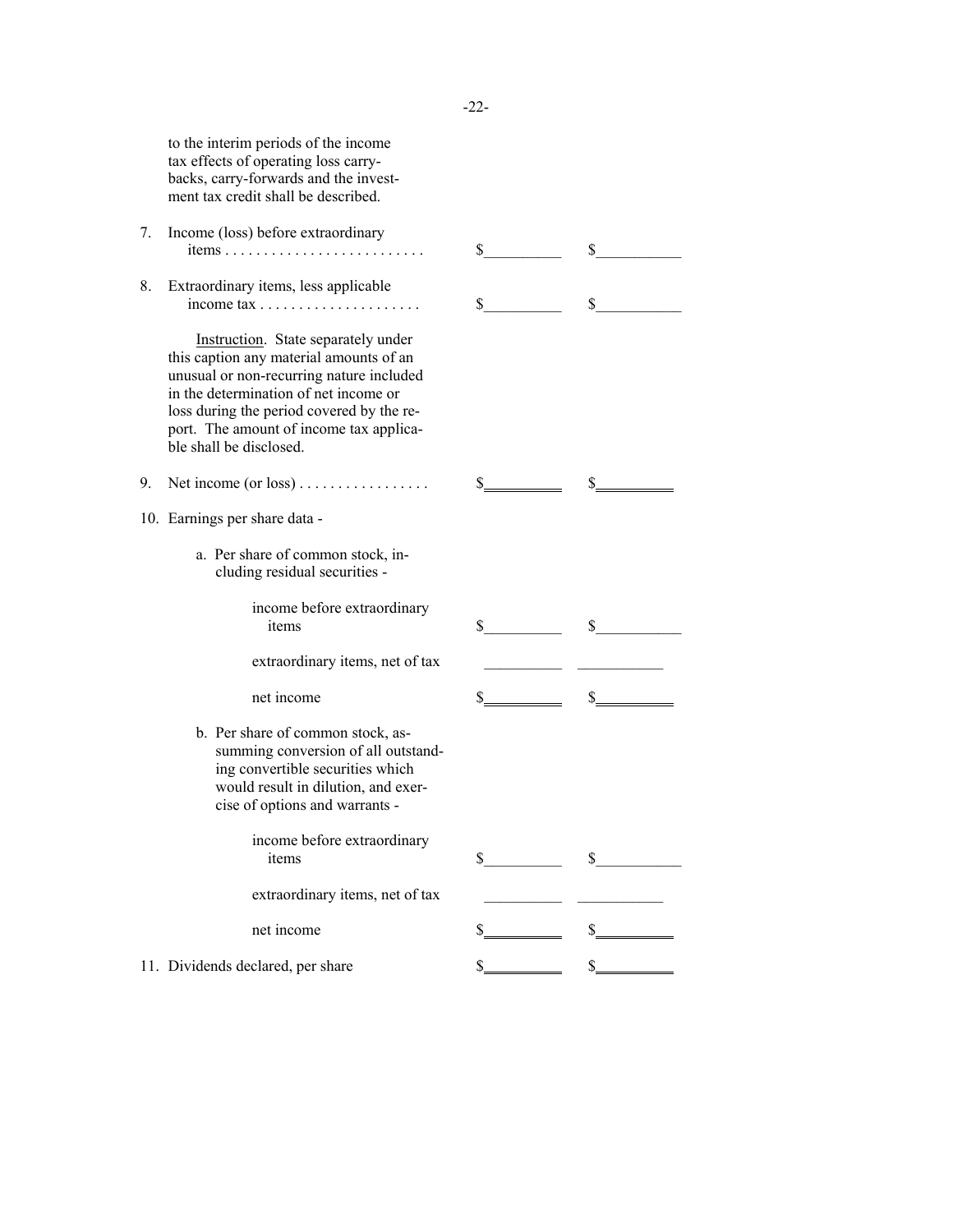-23-

Furnish, insofar as practicable in the manner described below, a summary of capitalization and stockholders' equity as at the end of the latest fiscal quarter.

## Capitalization and Stockholders' Equity

|                                                                                                                                                                                      | (Date)                       |     |                             |
|--------------------------------------------------------------------------------------------------------------------------------------------------------------------------------------|------------------------------|-----|-----------------------------|
| <u>Debt</u>                                                                                                                                                                          |                              |     | Amount                      |
| Short-term loans, notes, etc.                                                                                                                                                        |                              |     | $\mathbb{S}$                |
| Long-term debt, including portion due within<br>one year (list separately convertible debt)                                                                                          |                              |     |                             |
| Total debt                                                                                                                                                                           |                              | \$. |                             |
| Stockholders' equity                                                                                                                                                                 |                              |     |                             |
|                                                                                                                                                                                      | <b>Shares</b><br>Outstanding |     | Amount                      |
| Preferred stock<br>list separately convertible<br>and non-convertible preferred<br>stock)                                                                                            |                              |     | $\sim$                      |
| Common stock                                                                                                                                                                         |                              |     | $\frac{\text{S}}{\text{S}}$ |
| Capital in excess of par value                                                                                                                                                       |                              |     | $\frac{\text{S}}{\text{S}}$ |
| Earned surplus -                                                                                                                                                                     |                              |     |                             |
| Balance at beginning of<br>current fiscal year                                                                                                                                       |                              |     | $\mathbb{S}$                |
| Prior period adjustments, if<br>any (show credits (and<br>charges) separately)                                                                                                       |                              |     |                             |
| Net income (Item 9. above)                                                                                                                                                           |                              |     |                             |
| Dividends<br>(state cash and stock divi-<br>dends on common stock sep-<br>arately, indicating amount<br>per share--dividends on pre-<br>ferred stocks may be shown<br>in one amount) |                              | \$0 |                             |
|                                                                                                                                                                                      |                              |     |                             |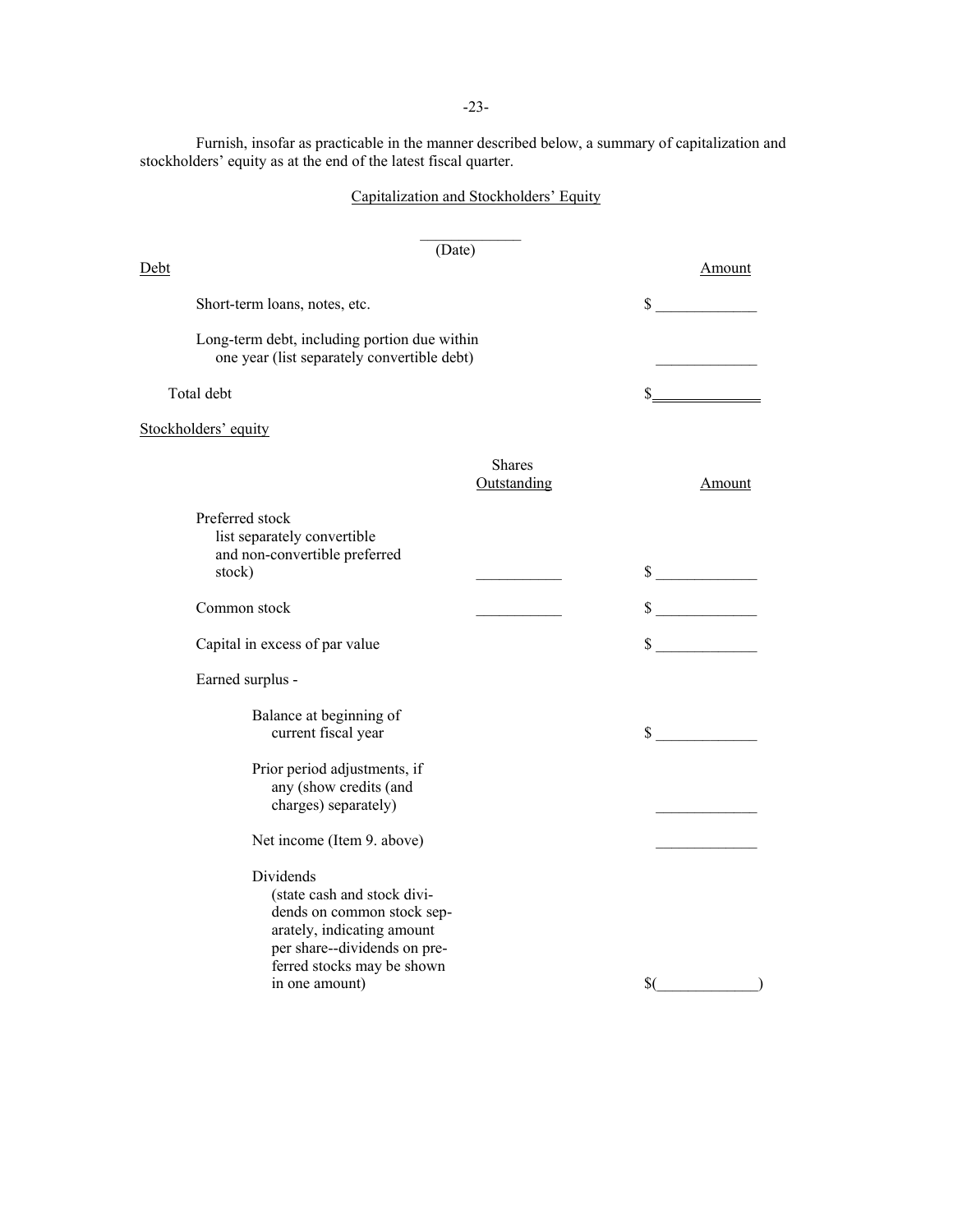| Other credits (charges)<br>(explain nature and amounts)                                          |  |
|--------------------------------------------------------------------------------------------------|--|
| Balance at end of interim period                                                                 |  |
| Treasury stock<br>(identify class of security,<br>number of shares and basis at<br>which stated) |  |
| Total stockholders' equity                                                                       |  |

#### **Instructions**

(1) The form and content shall conform generally with that in the balance sheet and notes thereto appearing in the annual report filed with the Commission.

(2) Minority interests shall not be included.

 (3) The number of shares of each class of security reserved for conversion, warrants, options and other rights shall be separately disclosed.

\* \* \* \* \* \* \*

## **SIGNATURES**

Pursuant to the requirements of the Securities Exchange Act of 1934, the registrant has duly caused this report to be signed on its behalf by the undersigned thereunto duly authorized.

(Registrant)

 $Date$   $\qquad \qquad$ 

(Signature)\*

\*Print name and title of the signing officer under his signature.

 $\mathcal{L}_\text{max}$  and  $\mathcal{L}_\text{max}$  are the set of  $\mathcal{L}_\text{max}$  . The set of  $\mathcal{L}_\text{max}$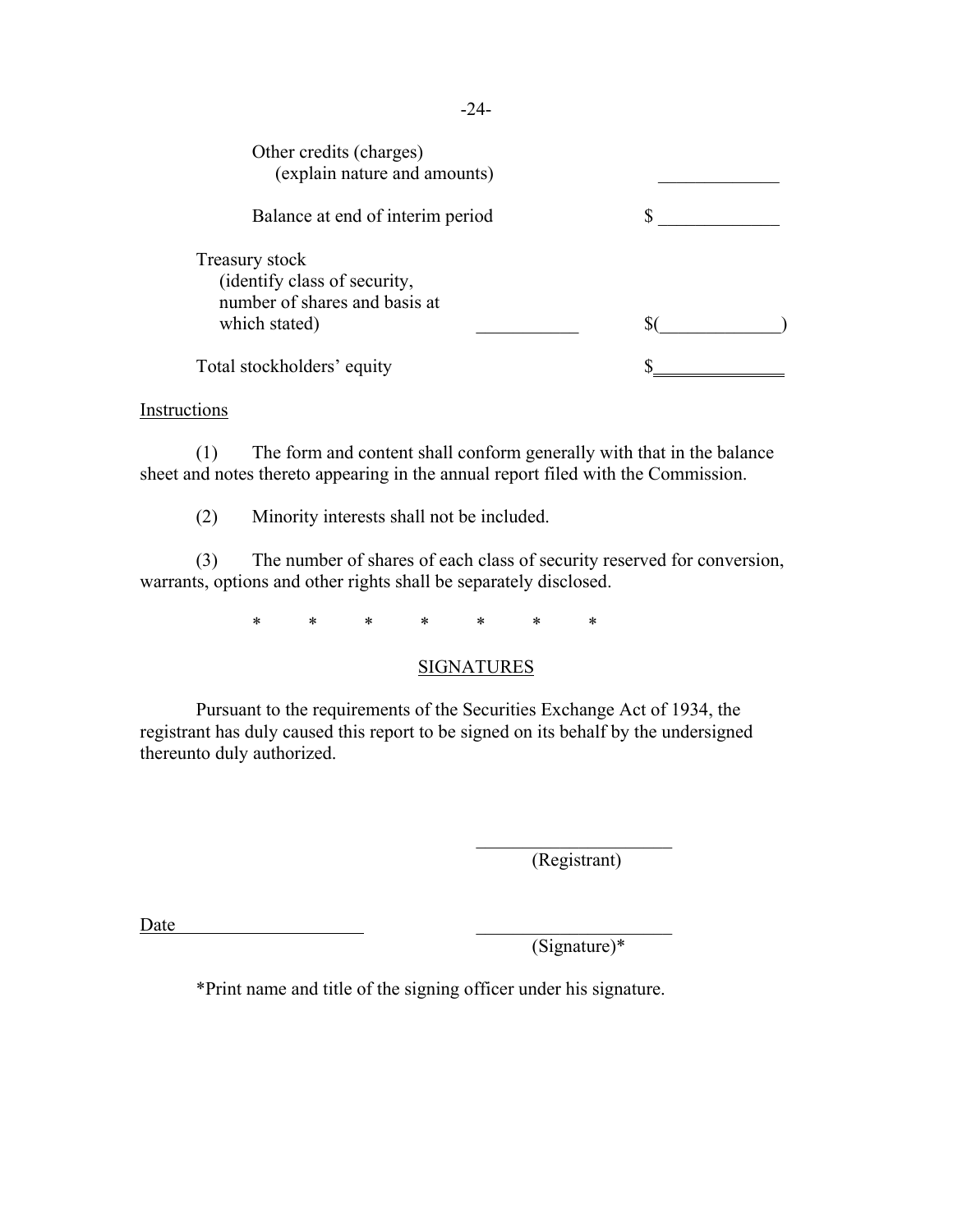## PART III FINANCIAL STATEMENTS OF BUSINESSES ACQUIRED

### 1. Businesses for which Statements are Required.

The financial statements specified below shall be filed for any business the acquisition of which is required to be described in answer to Item 2 above.

### 2. Statements Required.

(a) There shall be filed a balance sheet of the business as of a date reasonably close to the date of acquisition. This balance sheet need not be certified, but if it is not certified, there shall also be filed a certified balance sheet as of the close of the preceding fiscal year.

 (b) Profit and loss statements of the business shall be filed for each of the last three full fiscal years and for the period, if any, between the close of the latest of such fiscal years and the date of the latest balance sheet filed. These profit and loss statements shall be certified up to the date of the certified balance sheet.

 (c) If the business was in insolvency proceedings immediately prior to its acquisition, the balance sheets required shall be certified to the close of the latest full fiscal year.

(d) Except as otherwise provided in this instruction, the principles applicable to a registrant and its subsidiaries with respect to the filing of individual, consolidated and group statements in an original registration statement or an annual report shall be applicable to the statements required by this instruction.

## 3. Application of Regulation S-X.

Regulation S-X governs the certification, form and content of the balance sheets and profit and loss statements required by the preceding instruction, specifies the basis of consolidation thereof, and prescribes the statements of surplus to be filed in support thereof. No supporting schedules need be filed.

## 4. Filing of Other Statements in Certain Cases.

 The Commission may, upon the informal written request of the registrant, and where consistent with the protection of investors, permit the omission of one or more of the statements herein required or the filing in substitution therefor of appropriate statements of comparable character. The Commission may also by informal written notice require the filing of other statements in addition to, or in substitution for, the statements herein required in any case where such statements are necessary or appropriate for an adequate presentation of the financial condition of any person for which financial statements are required, or whose statements are otherwise necessary for the protection of investors.